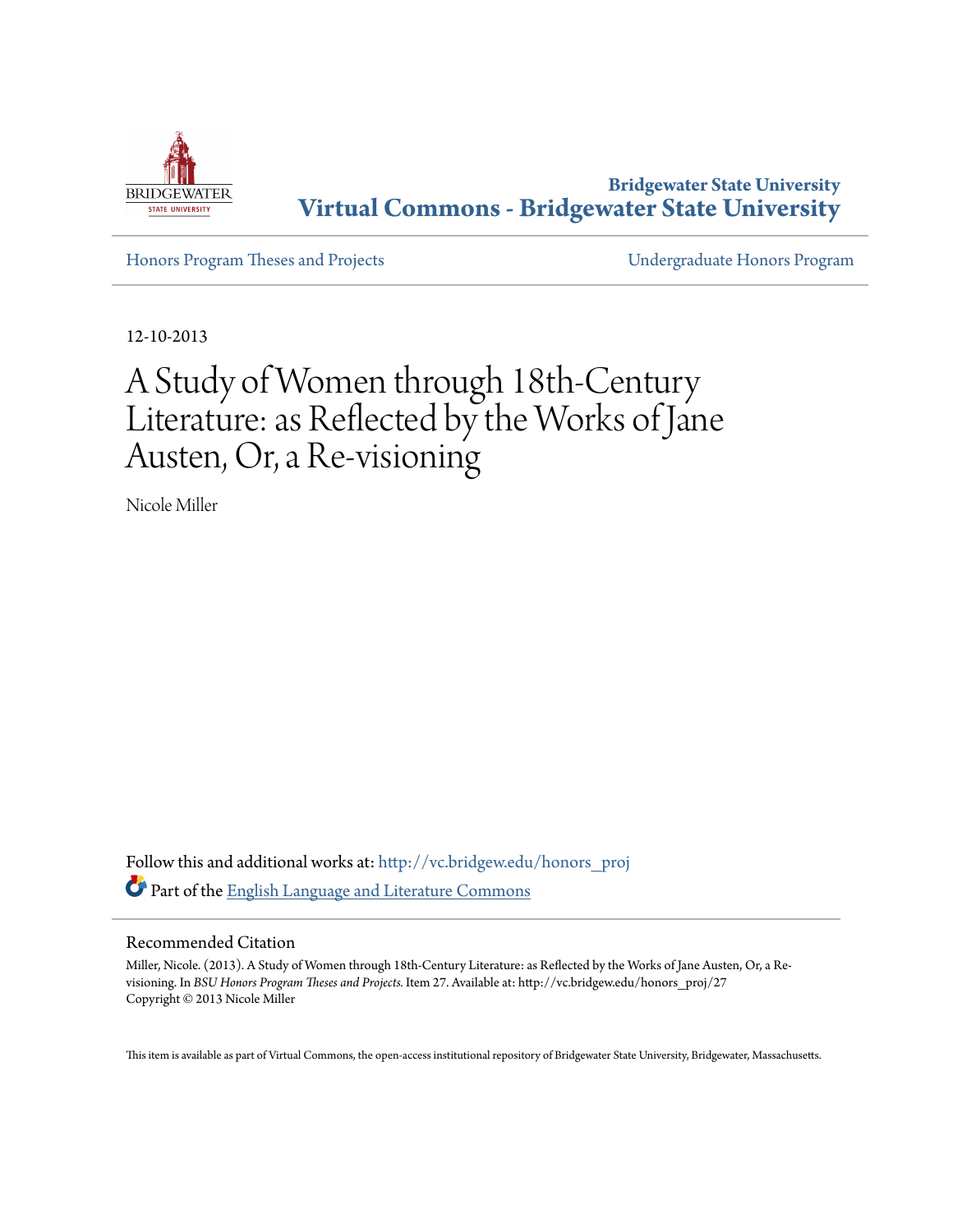A Study of Women through 18<sup>th</sup>-Century Literature: as Reflected by the Works of Jane Austen,

Or, a Re-visioning

Nicole Miller

Submitted in Partial Completion of the Requirements for Commonwealth Honors in English

Bridgewater State University

December 10, 2013

Dr. Elizabeth Veisz, Thesis Director Dr. Jadwiga Smith, Committee Member Dr. Kathleen Vejvoda, Committee Member Dr. Evelyn Pezzulich, Committee Member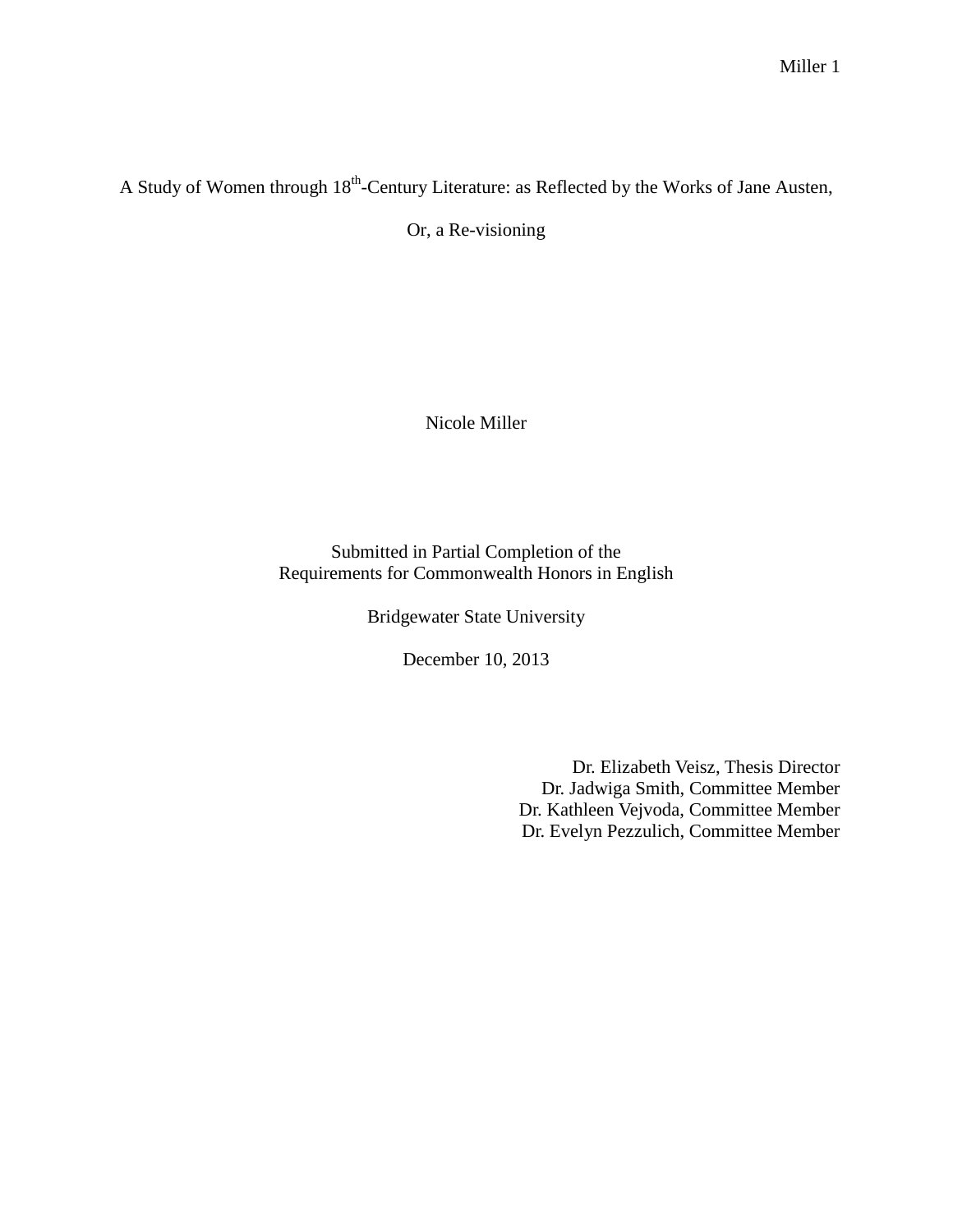Nicole Miller Professor Veisz ENGL 489

13 May 2013

A Study of Women through 18<sup>th</sup>-Century Literature: as Reflected by the Works of Jane Austen, Or, a Re-visioning

Two styles of writing dominate eighteenth and early nineteenth-century British literature and drama: Restoration comedies-which characterize the former half of the century-followed by vastly different sentimental comedies-which characterize the latter half of the century. This shift in style is most evident in the dramatic representations of females and femininity which drastically change throughout the course of the century. Typically, the earlier Restoration comedies feature willfully independent and bawdy heroines who unabashedly engage in sexually explicit affairs. The latter sentimental comedies, on the other hand, feature cautious, dependent, and explicitly chaste heroines, who—much unlike their lascivious counterparts—engage in few self-serving activities. Such dramatic shifts in art, including the aforementioned transformation in representations of femininity, are a direct result of macro-level revolutions in culture expressed through changes in social norms—or accepted normative behavior. Thus, this particular shift in literary representations of femininity is indicative of a similar shift in cultural expectation. In this way, the slow progression toward the greater cultural subjugation of women is encapsulated and preserved through literature. Accordingly, modern-day readers of eighteenth-century literature encounter vastly divergent heroines who exhibit dissimilar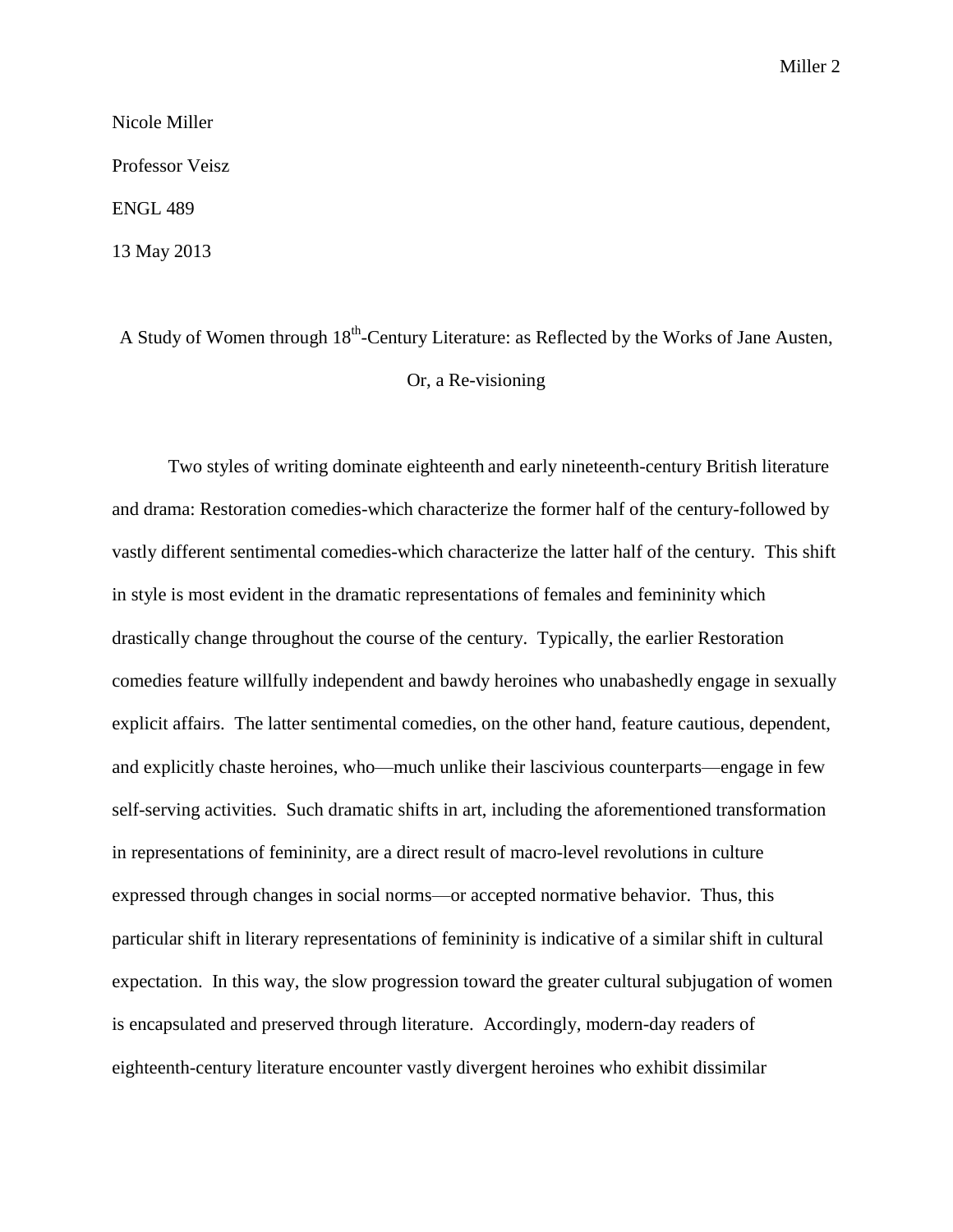personalities, engage in differing conflicts, and exhibit diverse ambitions as the status of women changes. Such incongruent representations of femininity are formed through an ongoing process of recreation in which the created self may either comply with or rebel against larger sociocultural definitions of acceptable femininity.

Of *all* the literary representations of eighteenth and early nineteenth century femininity, those of Jane Austen are perhaps most exemplary of the conflict surrounding female gender ideology in eighteenth-century society. Her value in this respect results from her ability to formulate and explore dichotomies—as is reflected in her diverse heroines. Put more simply, Austen is able to create both the *proper lady* and her *monstrous counterpart.* She is able to generate heroines who conform to the social norm and by the same pen also create heroines who rebel against the social norm; thus she offers a wholly integrative exploration of the concept of femininity by exploring the culturally ideal as well as the culturally taboo. The diverse montage of heroines that is encapsulated in an entire century is also encapsulated in the collective works of Austen alone. In particular, Elizabeth Bennet of *Pride and Prejudice* is emblematic of the, then taboo, outspoken heroine of the Restoration comedies while Fanny Price of *Mansfield Park*  is emblematic of the, then ideal, meek heroine of the sentimental comedies. As such, Elizabeth and Fanny stand in direct contrast: Elizabeth is loud and forceful—as women were once *allowed*  to be during the cultural era of the Restoration comedies, while Fanny is quiet and docile—as women were, at the turn of the nineteenth century, now *expected* to be in the cultural era of the sentimental.

As a result of the extreme variations in the basic character of her heroines—including their thoughts, behaviors, emotions, drives, and interactions—Austen's fictive novels collectively conform to *and* rebel against the dominant cultural ideals of the time. Austen both effectively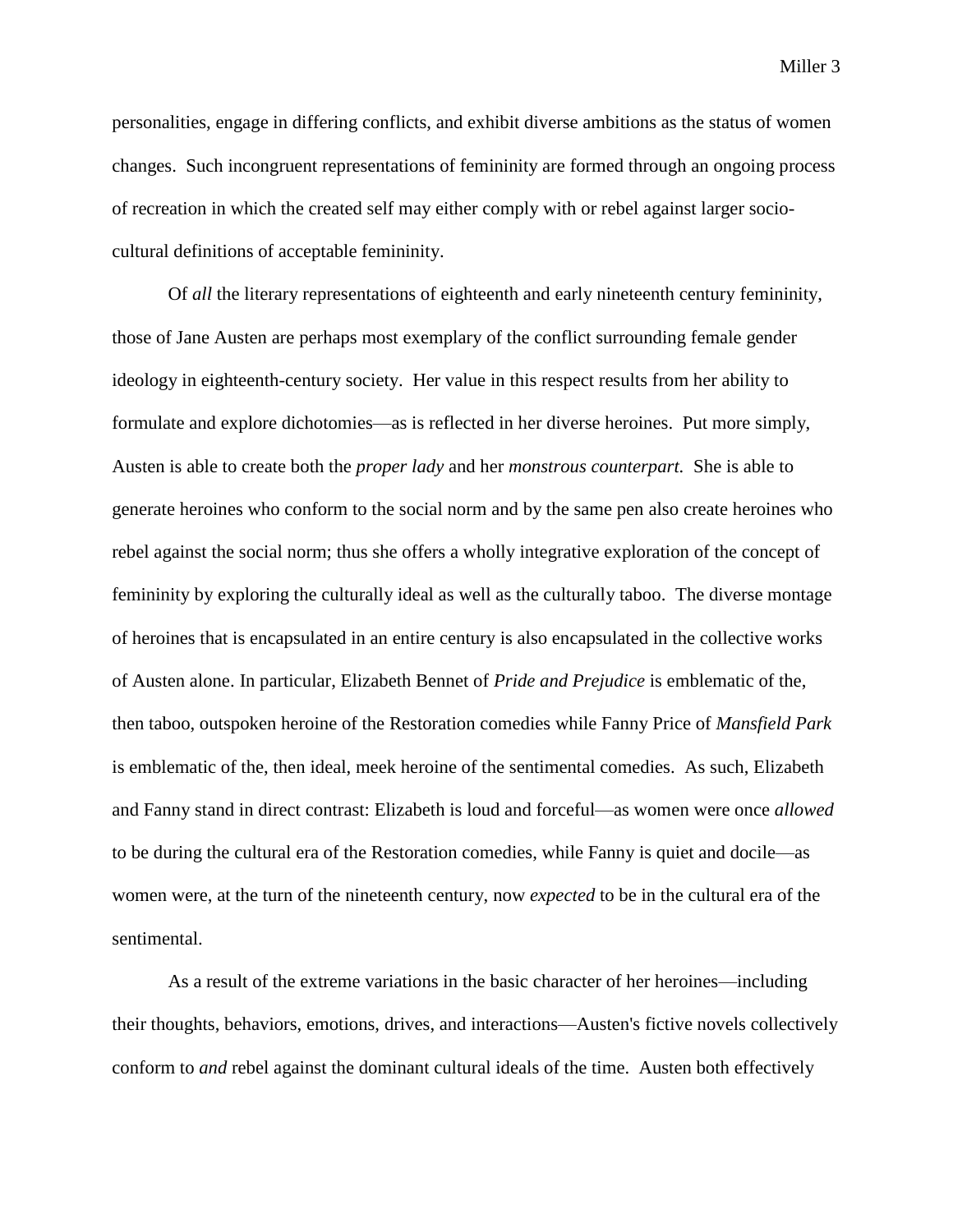propagates *and* dismantles normative social behaviors through her novel writing. However, this is perhaps unsurprising in that Austen's lifestyle itself both conforms to and quietly rebels against the cultural ideal of the *proper lady.* Austen held a unique social position, as Mary Poovey recognizes in *The Proper Lady and the Woman Writer,* in which she was both a proper lady *and* a woman writer—where identification as a woman writer was technically acceptable, yet ultimately frowned upon. In this sense female writers such as Austen were acceptable *de jure*, or by law, yet unacceptable *de facto*, or by custom (Professor Diana Fox). In fact, there are many instances of discrepancy between that which is *theoretically* acceptable and that which is *actually* acceptable in society, as discovered through an examination of the texts *Mansfield Park*  and *Pride and Prejudice.* Ultimately, Austen's personal struggle with adherence to, and rebellion against, the cultural feminine ideal is reflected in these two particular novels, and, ideological tensions are blatantly evident in their comparison.

As is the case with Restoration comedies and sentimental comedies, the cultural evolution of femininity is most evident through an examination of the heroines of each novel. The growing tensions surrounding the *proper lady* ideology of the eighteenth century are most pronounced through a comparison of the basic character traits of each heroine. Even more specifically, an in-depth exploration of the pivotal, parallel, *rejection scenes* found in each novel—where Elizabeth *and* Fanny both reject marriage proposals from male suitors—is necessary to properly understanding *how* each heroine's basic character traits are formulated, internalized, and perpetuated. Finally, a similar examination of each heroine in relation to the patriarchal authority of the novel in which she appears will ultimately reinforce the reader's overall understanding of gender politics in eighteenth and early-nineteenth-century British society by revealing the subtle ways by which women were able to integrate the cultural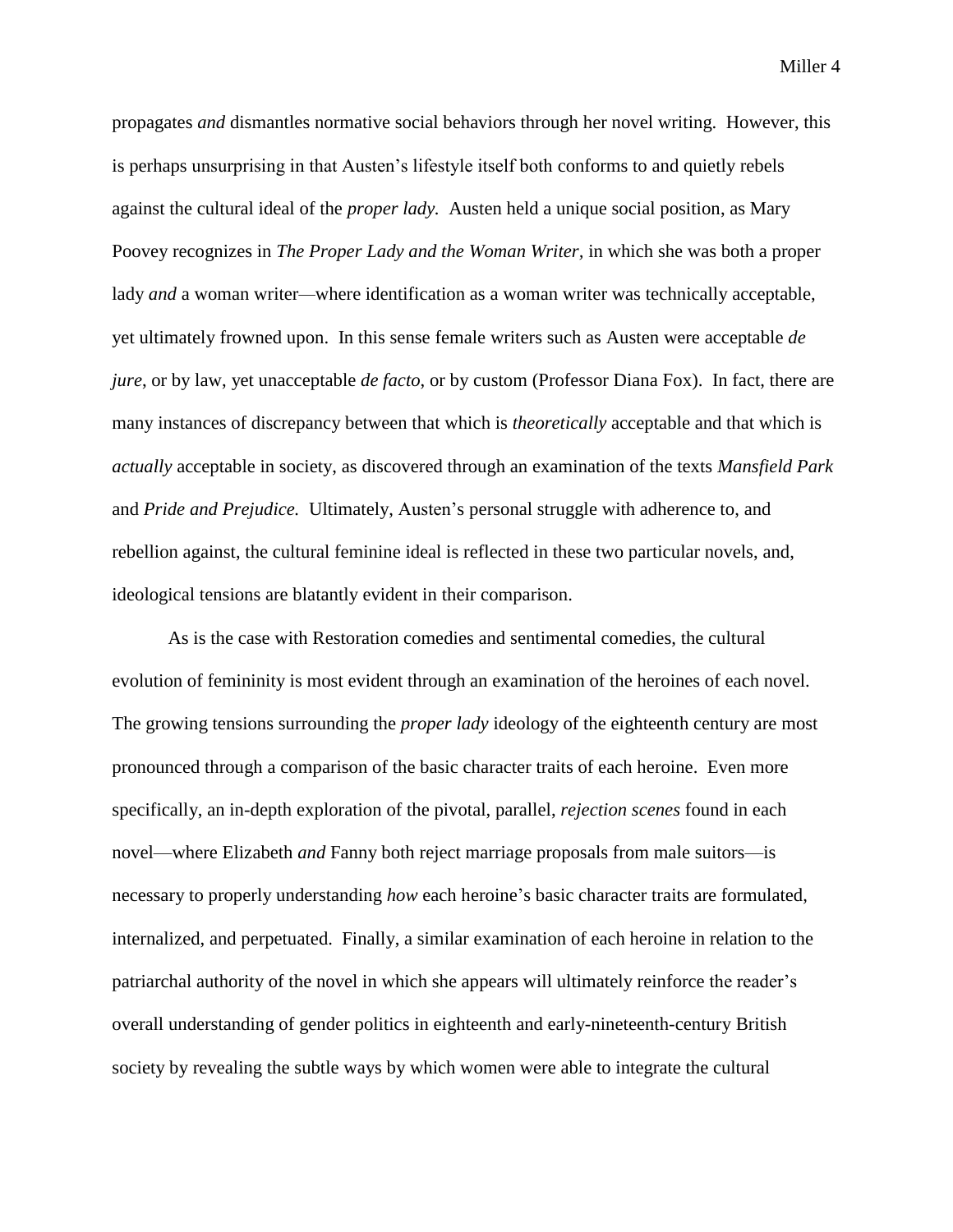feminine ideal without entirely forfeiting their personal identities—however vague such personal identities may appear as a result of the shadow cast on them by the *proper lady*. Ultimately, as Austen reveals in *Mansfield Park* and *Pride and Prejudice*, even the most virtuous *proper lady*  was able to maintain an alternate personal identity apart from the cultural ideal—despite how vague and imperceptible such an alternate identity may, in some instances, initially appear.

Before exploring the obvious tension in Austen's work and the less obvious means by which it is alleviated, it is essential to first determine the social definition of a *proper lady*  according to eighteenth-century cultural codes of propriety. For this a consultation with the literature of Mary Poovey is essential. Poovey offers explanations of cultural codes of conduct in: *The Proper Lady and the Woman Writer: Ideology as Style in the Works of Mary Wollstonecraft, Mary Shelley and Jane Austen,* and ultimately concludes that women in the eighteenth century were taught from infancy to exhibit both a lack of "vanity" and a general lack of "passion" (Poovey 21). Put more realistically, women were expected to appear unnaturally humble and emotionally docile (Poovey 21). Essentially, the ideal woman possessed absolutely no "'assertive self' at all," and Poovey goes on to argue that this "definition" of proper feminine conduct was "reinforced" by nearly every social "institution" in existence (Poovey 21). As such, almost every female social "experience" was somehow designed to aid in conformity to the ideology of the *proper lady* so that, eventually, to "define oneself [according to] some other [behavioral] category" was to effectively "move wholly outside of social definition" as it existed at the time and, in turn, to "risk" being "designated a 'monster,'" as opposed to a woman (Poovey 23).

The social repercussions of rejecting the feminine ideal and "mov[ing] wholly outside of social definition" are perhaps much more severe than the modern-day reader may comprehend.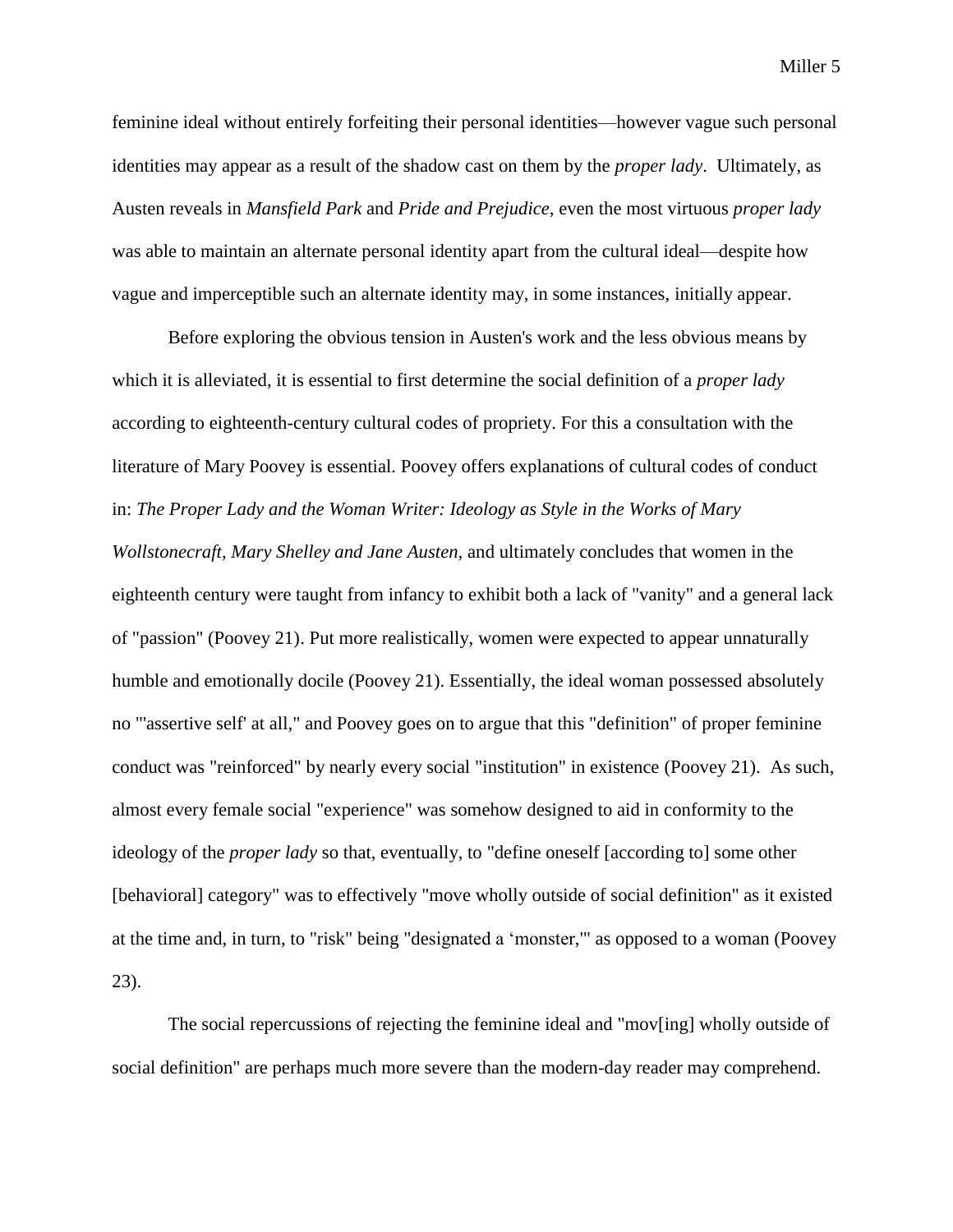Such an ostracized individual would, upon acquiring the designation of social "'monster,'" become a *non-person* and, in that sense, metaphorically cease to exist. Poovey's claims about the severity of nonconformance to culture and exclusion from society are restated by anthropologist Morton Klass. Klass posits that the deciding factor which separates humans from animals is the invention of culture, which subsequently arises from participation in social interaction, or, inclusion in society. Thus, Klass reveals in an integrative discussion on culture, society, and personhood the difference between an *individual* and a *person*. According to Klass a human "*individual"* is a single, semi-conscious entity that is part of a collective whole, while, a human "*person*" is a much more complex entity with multiple levels of consciousness, exhibited in extensive awareness of self and other during social interaction. Klass then goes on to reveal more explicitly that: that which "transforms a human *individual* into a human *person*" is the acquisition of culture incumbent upon inclusion in a society (Klass 17-36). Put more simply, social inclusion is imperative to the creation and maintenance of *person*hood in the individual.

And so, the late-eighteenth-century woman was required, in the extreme sense of the word, to—at least outwardly—embody the social ideal of modesty, reserve, virtue, piety, charity, and meekness, as envisioned by the male. To be deemed otherwise was not merely socially unacceptable, but resulted in a very literal social death by means of ostracism where personhood was ultimately revoked by society. Thus, the undesired creation of such "monster[ous]" women was controlled by the dominant social institutions of the time-some of which have been identified by the discipline of sociology. According to David Newman in *Sociology: Exploring the Architecture of Everyday Life,* sociologists define social institutions as those dominant institutions which oversee the implementation of established rules of behavior in a given society. Some active social institutions at the time were: the family, education, religion, politics, and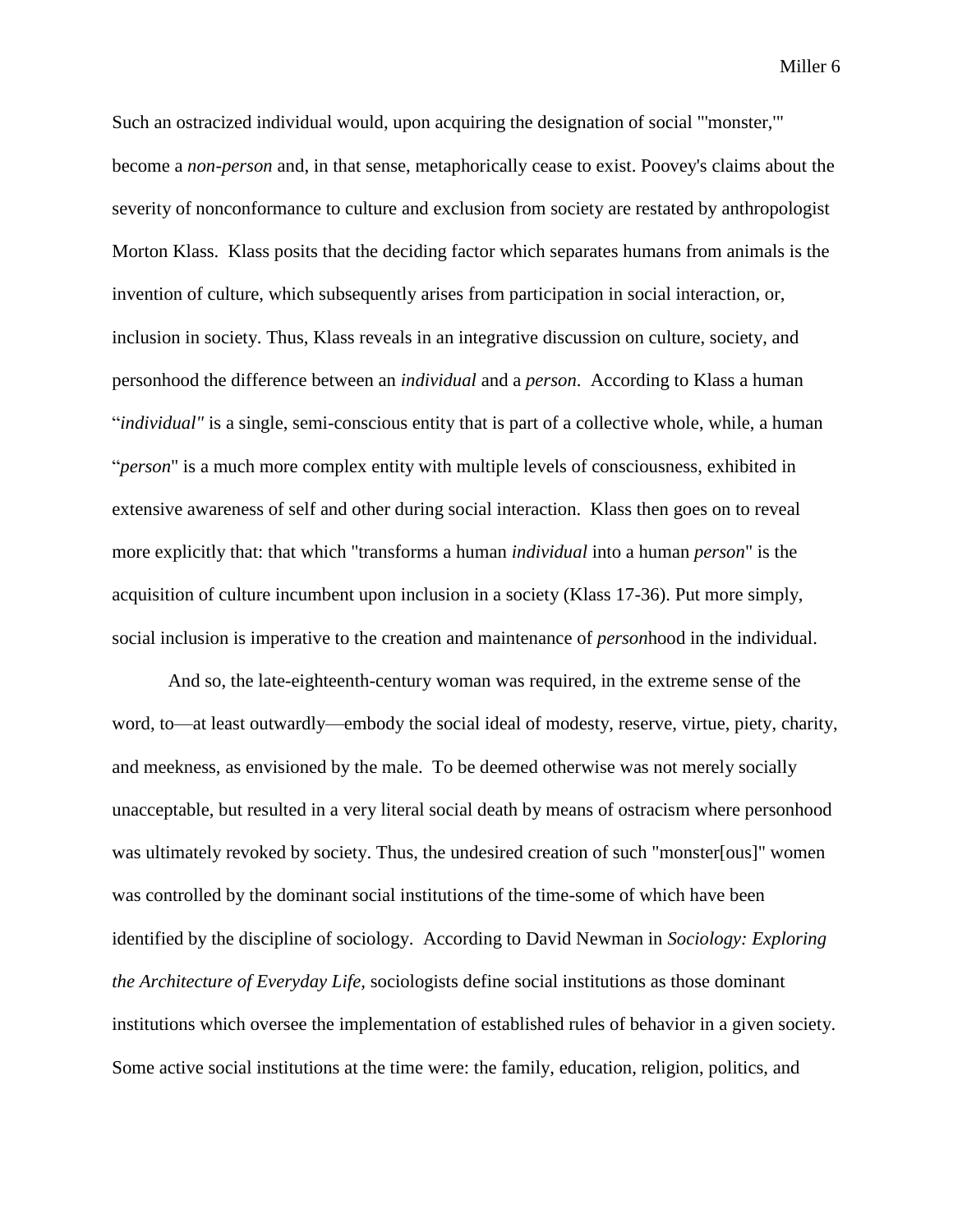economics-all of which combined to repress women (Newman 121-215). For instance, in tandem with these oppressive social institutions, constant bombardment from conduct books, magazines, periodicals, sermons and other forms of eighteenth-century social media propagated the ideal *proper lady—to the feminine public. As a result, the majority of women experienced an* internalization of social norms, in a process that anthropologists and sociologists describe as a *colonization of the mind* where the ideal (in this case the feminine ideal) is normalized and accepted by the oppressed.

Nevertheless, a small minority of women arose during the eighteenth century who not only protested against but also attempted to effectively dismantle the male-constructed ideal of the *proper lady;* thus there existed even at this time a feminist counterculture whose ideals existed in direct contrast to those of the majority*.* Among these learned female radicals termed "bluestockings" by their male contemporaries and larger society were Mary Robinson, Mary Wollstonecraft, Mary Shelly, and, some would argue, Jane Austen—among others (Poovey 37). Such women openly criticized the restrictive female gender norms of the time, rebelling against the "custom from the earliest periods of antiquity" that has to this day "endeavored to place the female…in…subordinate ranks" (Robinson, *A Letter to the Women of England on the Injustice of Mental Subordination*). Austen, however, though seemingly similarly "concern[ed]" with many of the same "issues" as her outspoken contemporaries, nevertheless ultimately "spent her entire life in the very heart of propriety" (Poovey 172). This unique social position, as both conformist and non-conformist is evident in the much more subtle critique of society offered through her novels as compared to the less subtle and radical critiques of her contemporaries (Poovey 172). In fact, her unique social circumstances undeniably reflect the uncertainty she may have felt and may account for the conflicting social ideals symbolized and propagated by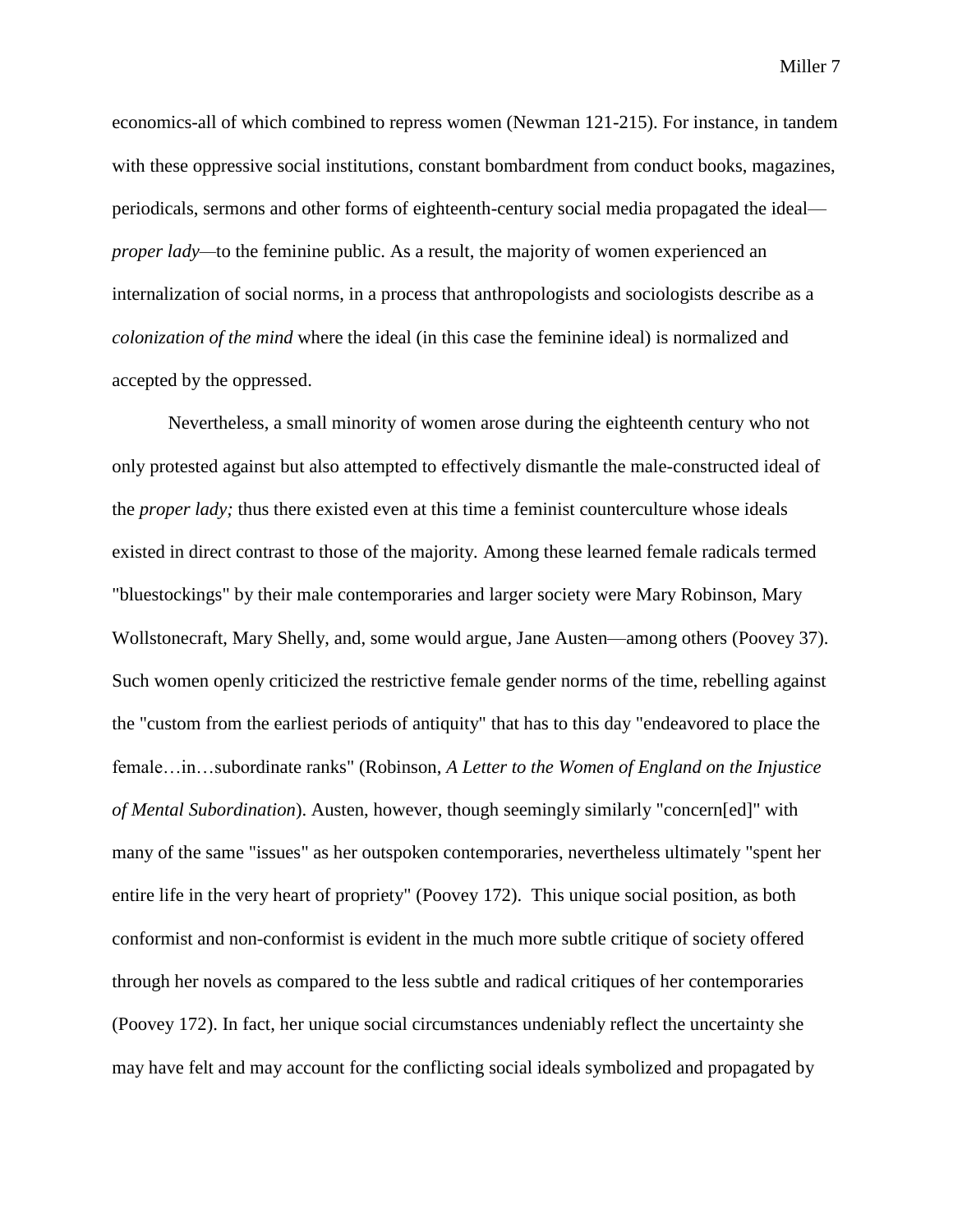the heroines in *Mansfield Park* and *Pride and Prejudice.* Nevertheless, while some readers may question Austen's allegiance to the feminist cause of the eighteenth century in light of her social position and at times misinterpreted narratives, a close examination of Elizabeth Bennet and Fanny Price reveals Austen's critique of the ideology of the *proper lady*.

And so Austen's fictive—or perhaps not-so-fictive worlds—as inhabited by Elizabeth Bennet and Fanny Price appear a means by which Austen is able to exercise the control otherwise denied to her by the patriarchal society in which she lived. Her novels may even serve as a re-envisioning of society in which women are afforded genuine powers of authority and control; if so however, *Mansfield Park,* with its overtly submissive female protagonist, Fanny Price, appears a strange protest against patriarchy. If anything, its meek female protagonist initially appears to reinforce patriarchal assumptions about femininity. In fact, Professor Stephanie Eddleman highlights Fanny's obvious weaknesses in the article "Mad as the devil but smiling sweetly: repressed female anger in Mansfield Park," where she specifically describes Fanny as no more than a "timid little pushover" (Eddleman). However, Eddleman goes on to attribute such character traits as "timidity" to the direct repression of anger promoted as idyllic of the *proper lady.* Eddleman reveals the means by which Fanny's self-repression and resultant character traits directly originate in eighteenth-century idyllic notions of femininity.

As discussed above, certain social institutions at the time served to culturally condition eighteenth-century Britons—both males and females alike—to believe that it was not merely highly "inappropriate, unladylike," and even "sinful" for females to "express anger" or in fact *any* overly passionate emotion at all but also literally unnatural (Eddleman). It is for this reason that Fanny first *contains* and then *internalizes* not only her anger but also her other passionate emotions in a process Eddleman describes as "'de-selfing,'" which results in the "'loss of self'" or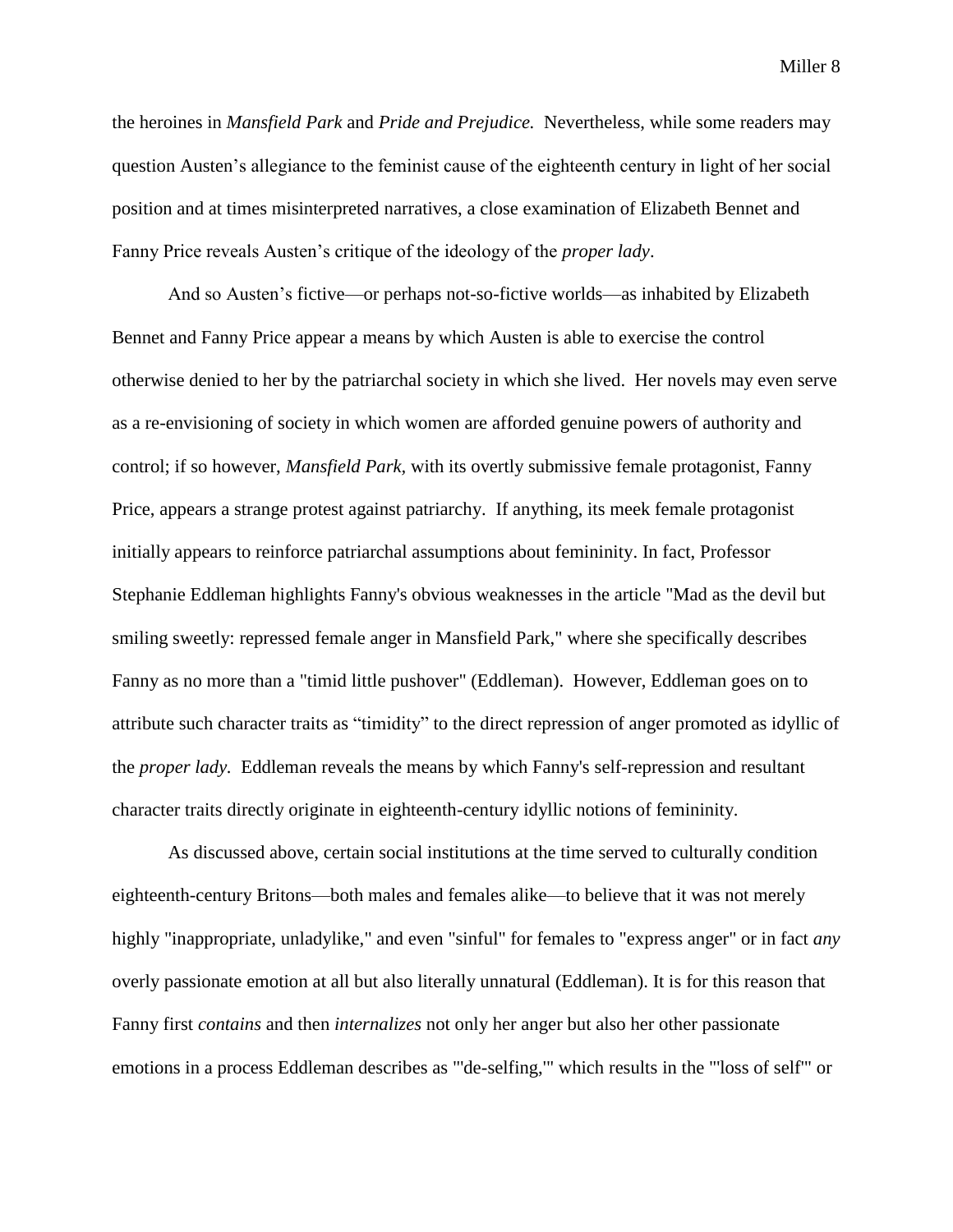personhood (Eddleman). In other words, through the process of "de-selfing"—by which an individual first *contains* personal thoughts and emotions and then *internalizes* socially-acceptable thoughts and emotions until, ultimately, those of the society become those of the individual—the "person" of which Klass describes is effectively stripped of their personhood until they become little more than a sterile "individual."

As such, both Klass and Eddleman reveal that the eighteenth century-feminine ideal—the *proper lady—in truth, lacked all forms of personhood or personality. This entire process of* containment and internalization resulted in the creation of a meek and emotionally repressed non person—or by eighteenth—century standards of femininity: the ideal woman. According to Eddleman Austen's *Mansfield Park* therefore serves as a "'virtual parable of the life of a woman in a patriarchal society.'" Its heroine Fanny Price appears to entirely possess the qualities of the proper lady in that she is "exceedingly timid and shy…shrinking from notice" into the background of life at Mansfield (Eddleman and Austen *Mansfield Park* 28). Eddleman also concludes through an examination of Miss Price in regards to the cultural context from which she arose, both fictive and real, that women in a highly patriarchal society are unable to outwardly express anger and so, after first internalizing it, as does Fanny, women then rationalize their thoughts and emotions as arising from personal fault or failing. It is for this reason that Fanny's "rationalizations" of her every reprimand "place the blame squarely on her own shoulders and allow her anger to remain unexpressed" and directed toward the self (Eddleman). This troubling phenomenon of containment and internalization, requisite of the ideal woman, is most accurately depicted in the pivotal scene in *Mansfield Park* in which Fanny refuses Henry Crawford's proposal of marriage, as presented by her uncle and guardian, Sir Bertram, to his own (Sir Bertram's) vehement anger and disappointment.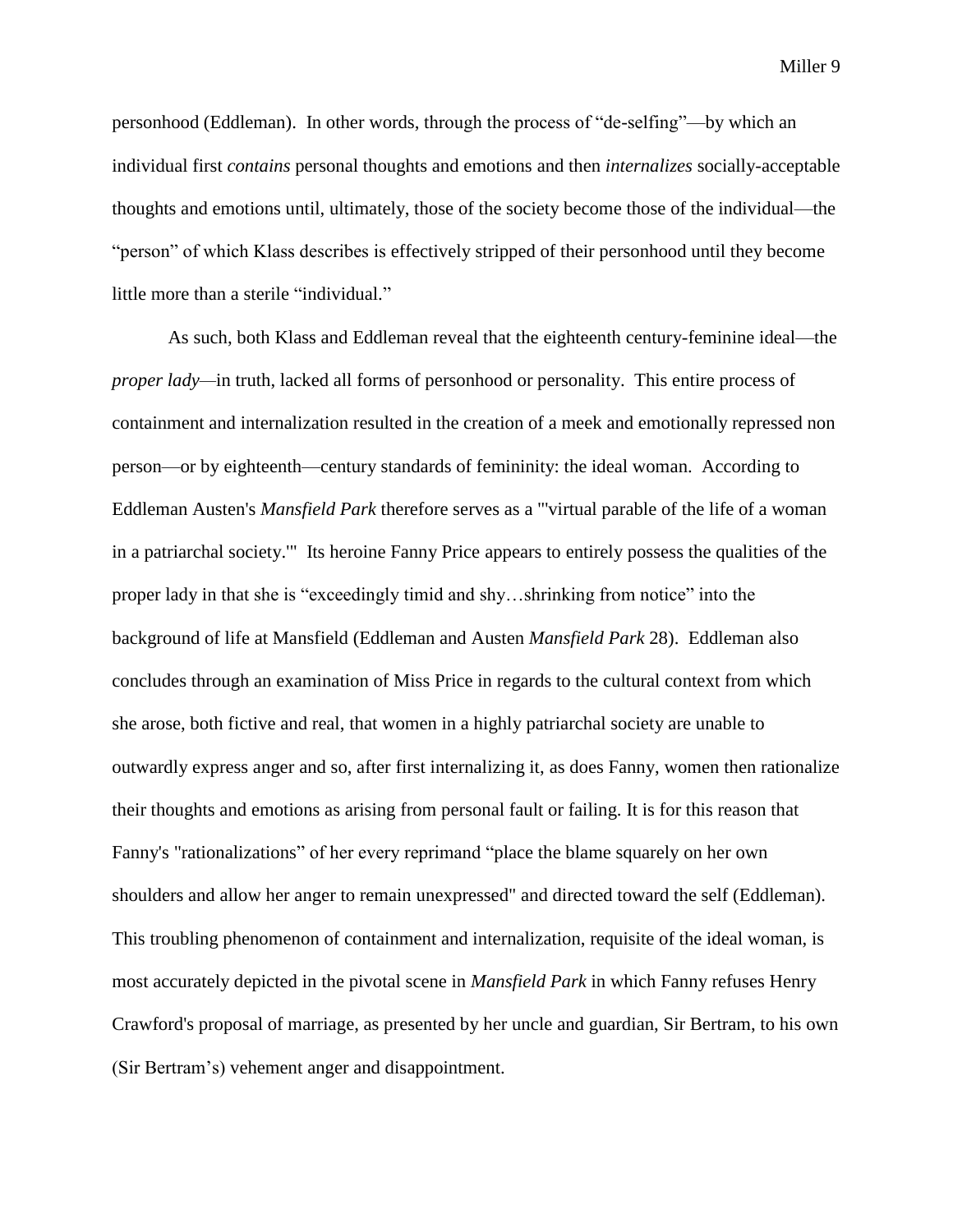Sir Bertram—the commanding head of house who symbolizes the whole of patriarchy in the authority he wields over all inhabitants of the novel—is aroused to anger at Fanny's rejection of Crawford's suit despite the fact that it is theoretically acceptable for an eighteenth-century woman to refuse a suitor. This rejection practice is acceptable *de jure*, or by law, yet inacceptable *de facto*, or by custom. Thus, to his detriment, Fanny effectively exercises her atypical form of "power" known as "'her negative,'" or, her right to "resist," even "reject, the proposal of a suitor" (Poovey 29). Again, as depicted by the events of the novel, such a denial, while acceptable in theory, is ultimately inacceptable in practice at the time (Poovey 29). It is for this reason that when Fanny exercises "'her negative'" in *Mansfield Park* by rejecting Mr. Crawford's suit, however weakly, her uncle Bertram finds her behavior not merely "unaccountable" but also "disgusting" and utterly "offensive" in that she has committed an offense against custom, if not against law (Austen, *Mansfield Park* 261-262). In truth, the very fact that Fanny shows, however inadequately, that she "can and will decide for [her]self" is, to her uncle, "wilful[y] perverse" and a "'gross violation'" of the "'duty and respect" owed him as a result of his familial benevolence in taking her in and acting as her guardian (Austen, *Mansfield Park* 262).

Perhaps Sir Bertram's upset over Fanny's refusal results from the responsibilities he has acquired upon her adoption to care for her both socially and financially until either her death or her marriage—at which point such responsibilities would then become the social and financial burden of her husband as women were deemed utterly incapable of thinking, let alone caring, for themselves. Such responsibility is inescapable to Sir Bertram as the patriarchal head of Mansfield Park, thus "in her uncle's house there would have been a regulation," a strict "propriety," an unwavering "attention towards everybody" (Austen *Mansfield Park Introduction*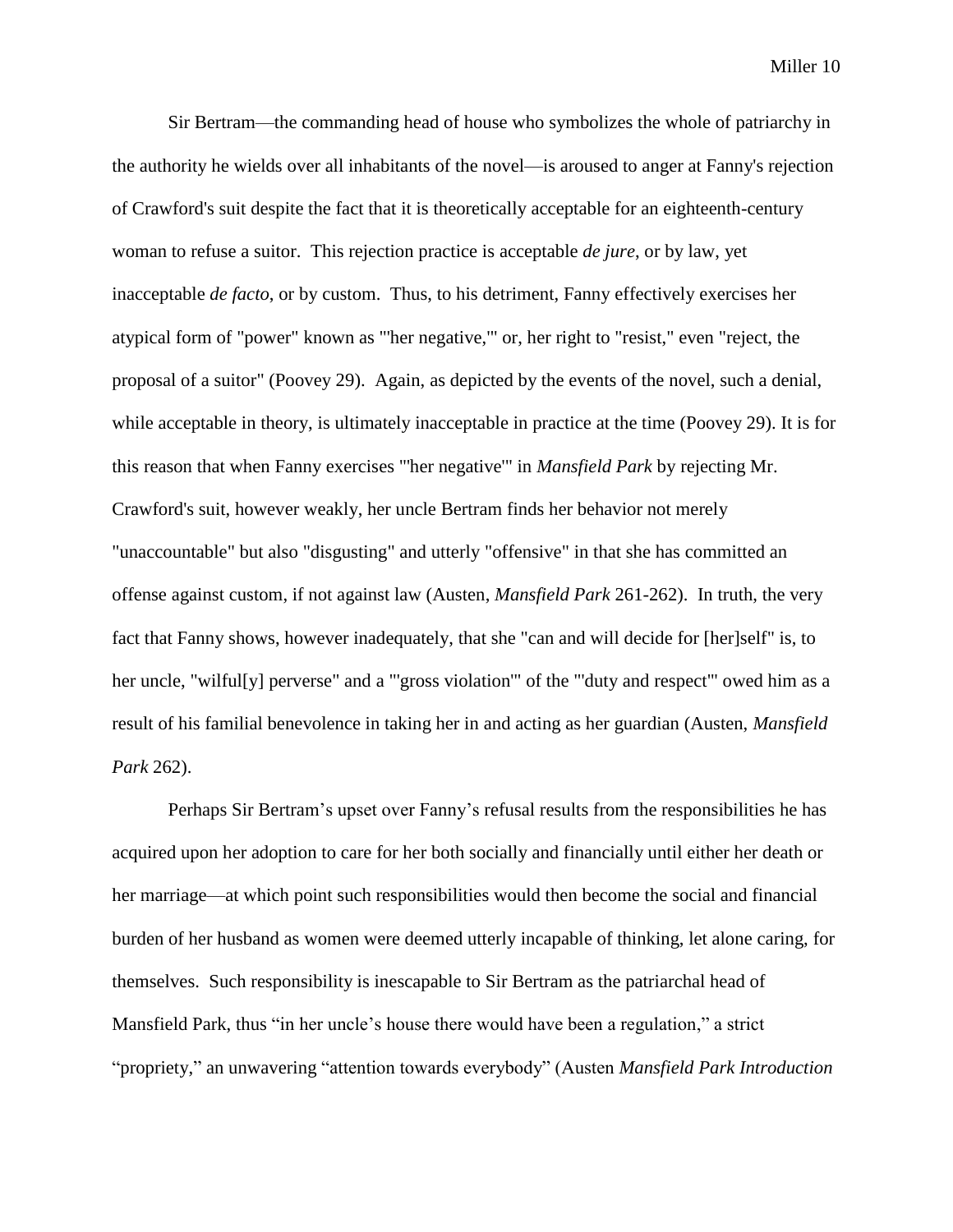4). Ironically, however, even as upholder of familial order there are many truths that the presumably omniscient and omnipotent Sir Bertram, patriarchal symbol of authority in the novel, either intentionally refuses to acknowledge *or* unwittingly remains in ignorance of, particularly the hidden truths behind Fanny's adamant refusal of Mr. Crawford's suit. The most important reason for her denial, in fact, pertains to her awareness of Crawford's hidden character, apparently evident only to Fanny herself, and the reader of course, but not Sir Bertram.

Fanny and the reader alone are privy to that which the other characters remain either willingly or, as presumed in the case of Sir Bertram, unwittingly ignorant of: particularly, Mr. Crawford's ill intent. When, after a prolonged flirtation with her engaged cousin Mariah, Crawford inevitably discovers an interest in Fanny he approaches her "offering himself, hand, fortune" and "everything to her acceptance" (Austen, *Mansfield Park* 250). Nevertheless, she ultimately "considers it all nonsense, as mere trifling and gallantry...meant only to deceive for the hour" (Austen, *Mansfield Park* 250). After all, as Fanny has previously come to realize before the others in the novel, who are easily charmed by both Crawford siblings: "such were his habits" (Austen, *Mansfield Park* 250). "Such were his habits," in fact, that Crawford displays little regard for the effect of his recent disfavor on the engaged Maria which is a result of increasingly-evident favor of her cousin Fanny. In accordance with his selfish character, which Fanny's astute observations allow her to comprehend much earlier than the others, Crawford regards his recent rejection of Maria as, to her, no more than "'a bitter pill'" that is "'like other bitter pills'" which will "'have two moments ill flavor, and then be swallowed and forgotten'" (Austen, *Mansfield Park* 247-250). Crawford's insensitive presumptions indicate that not only have his favors been previously bestowed upon, and similarly revoked from, other women—but also that this has most likely occurred many times in the past. Thus Maria is presumably not the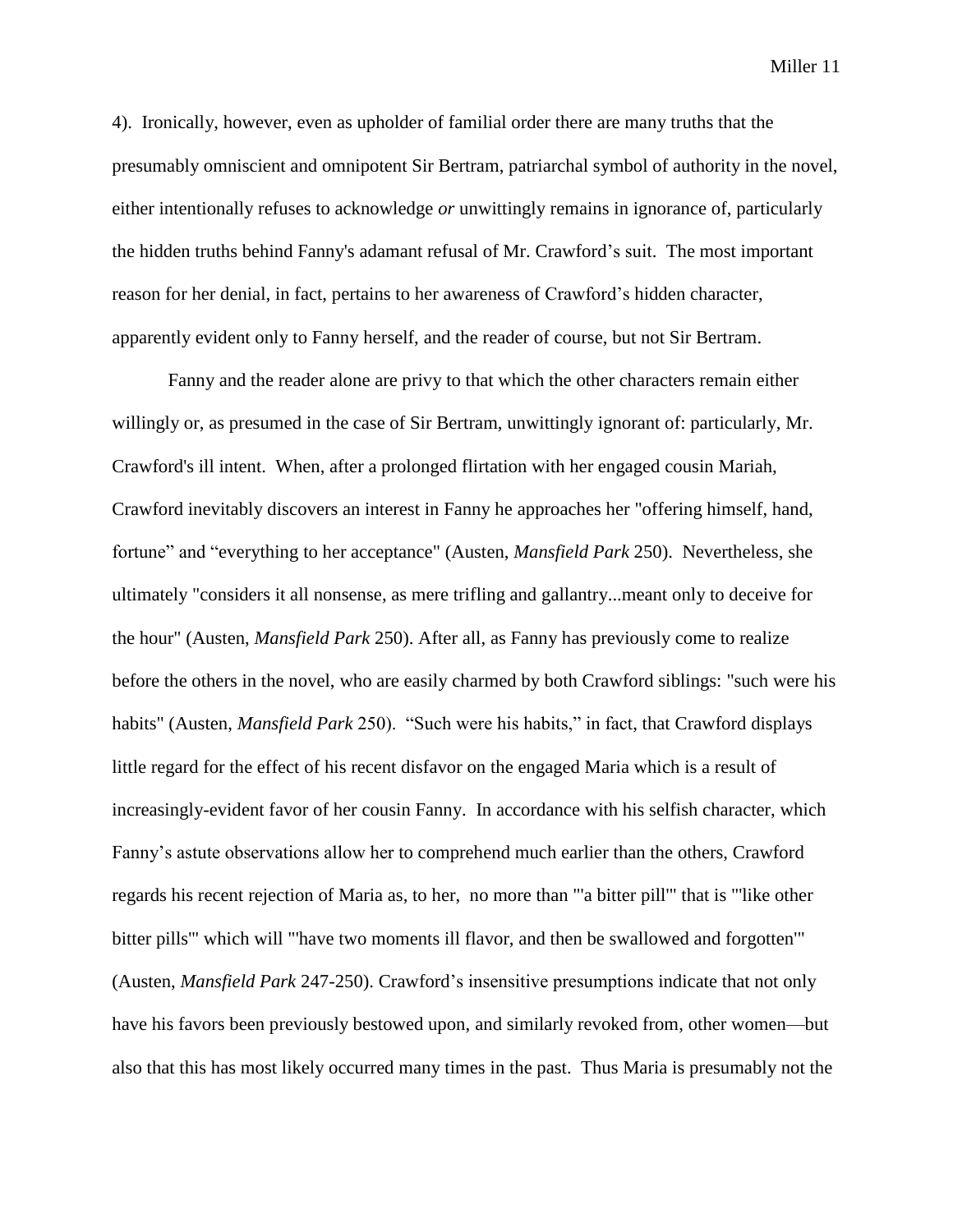first woman forced to swallow the "bitter pill" of Crawford's insincere flirtation, nor the first woman forced to suffer its "ill flavor" once his attentions have turned elsewhere. Thus, Fanny's "exceeding distress" experienced at the forceful presentation of his suite of marriage by her uncle and himself is, to the reader and Fanny herself at least, unsurprising and expected (Austen, *Mansfield Park* 250). In fact, her accurate estimation of his character proves her powers of discernment as more astute than not only her pitiable cousin Maria but also her supposedly superior uncle.

What *is* known, to the reader alone however and not to Fanny herself, is that despite her uncle's accusations regarding Fanny's supposedly detested "'willfulness of temper'" and "'self conceit,'" as well as her possession of that "independence of spirit which [*supposedly*] prevails so much in…young women, and which in young women is [not only] offensive [but also] disgusting beyond all common offense," is that she is in truth contrary to all of his accusations. In fact, her very physical and emotional reaction to her uncle's displeasure during the encounter, in which her refusal is spoken in a weak voice and accompanied by shivering of fear, inevitably prove otherwise (Austen, *Mansfield Park* 263). Yet, like most of the other characters in the novel, Sir Bertram suffers from self-imposed ignorance in regards to her true character. And so, along with describing Fanny as foolishly "self-willed" he continuously deplores her as "obstinate, selfish, and ungrateful" (Austen, *Mansfield Park* 263). In truth, however, blinded by his own inability to see the true character of either Crawford or Fanny, Sir Bertram is unable to comprehend the obvious: that Fanny is none of these things and is instead a *proper,* demure, lady—much more so in fact than his own willfully disobedient daughters, whose true natures he discovers by the conclusion of the novel.

During the rejection scene Fanny is described as replying to her uncle's queries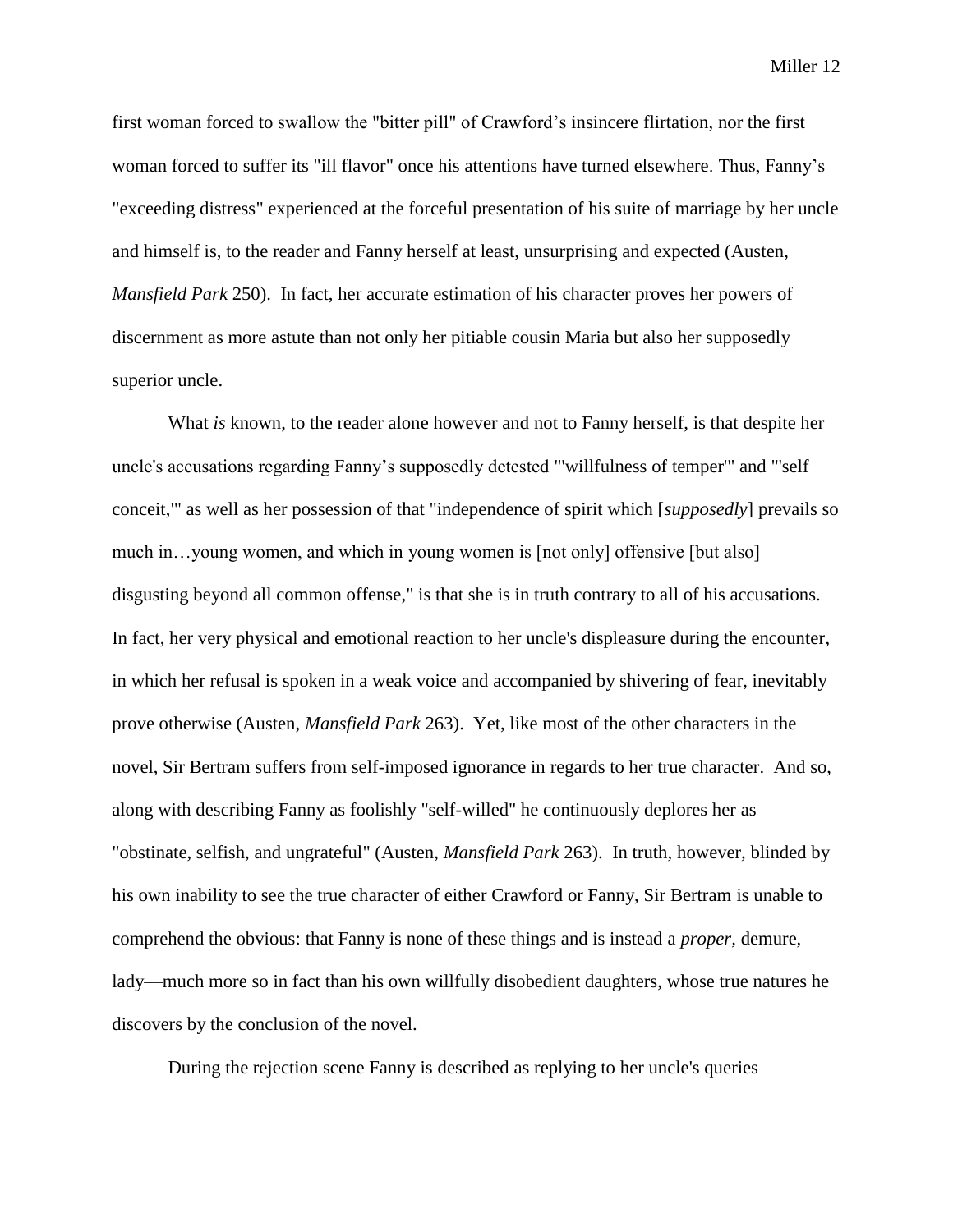concerning her refusal of Crawford in a "faint" voice, and she is depicted as "looking down with fresh shame…for not liking Mr. Crawford," regardless of the logic of her ill regard (Austen, *Mansfield Park* 260-263). In fact, her shame ultimately increases during the encounter, especially after "such a picture as her uncle had drawn of him" as a most honorable and respectful suitor, had been presented to her despite its faultiness (Austen, *Mansfield Park* 260- 263). Contrary to her exclusive knowledge of Mr. Crawford's *true* and *hidden* character as a nefarious individual—ultimately self serving and inarguably immoral—Fanny is nevertheless *outwardly* swayed to feelings of real and heartfelt, however momentary, "shame," even for an individual who she truthfully knows to be "evil" (Austen, *Mansfield Park* 263). Despite her astute understanding of Crawford, in that "such were his habits, that he could do nothing without a mixture of evil," Fanny apparently ends the confrontation with her uncle unsure and ashamed of her correct assumptions about Crawford—such is the force of Sir Bertram's patriarchal influence and authority (Austen, *Mansfield Park* 263).

Nevertheless, Fanny's inherent intelligence, as proven by her estimation of Crawford, is—*presumably—*stripped of her through the patriarchal process known as the *colonization of the mind* in which her comprehensions are inevitably demeaned and undervalued as little more than willfully ignorant feminine fancy by her patriarchal uncle, who, as the dominant male authority in her life, wields control over her *very thoughts* (Austen, *Mansfield Park* 251). Thus, this scene allegedly depicts Fanny in the process of submitting to a colonization of the mind in which Sir Bertram's thoughts and opinions, reflective of patriarchal society as a whole, become her own. His intimidating power and control *is* evident in the physical responses he engenders in Fanny, which indicate the beginning of her assumed colonization of the mind. During the confrontation with her uncle, Fanny "sits trembling in wretchedness" and experiences her "heart s[i]nk under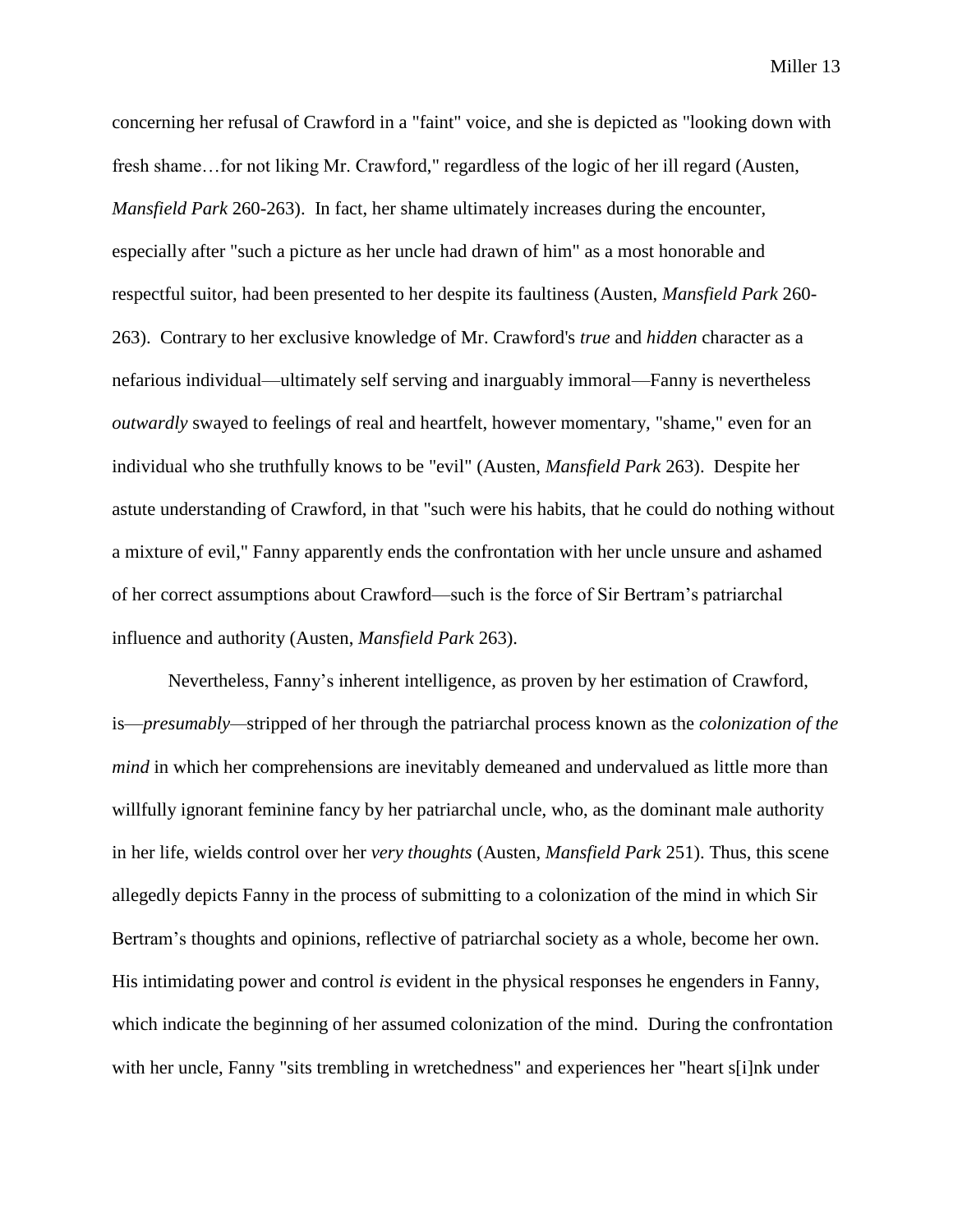the appalling prospect of [more] discussion, explanation, and probably non-conviction" (Austen, *Mansfield Park* 261). Thus, Sir Bertram appears to first exercise control over her emotions and body by engendering the involuntary physical responses indicative of fear, a fear which in turn influences her very thoughts and actions. In fact, by the conclusion of the conference with her uncle Fanny is "crying so bitterly" that it is as if her "heart" has literally been "broken by such a picture of what she appeared to him" regardless of how inaccurate "such accusations, so heavy, so multiplied, so rising in dreadful gradation!" are (Austen, *Mansfield Park* 263).

As a result of such emotional turmoil Fanny then ostensibly suffers a complete colonization of the mind when her thoughts begin to echo those of her uncle Bertram—at least momentarily. In fact, by the conclusion of the scene "such a picture as her uncle had drawn of him" began to form in Fanny's mind and made her "ashamed" of her refusal, even though such an image as is created by her uncle is known by her to be faulty (Austen, *Mansfield Park* 260- 263). Thus, Sir Bertram conquers and enslaves Fanny's mind as easily as he enslaves the captives forced to work his plantation in the Indies and ultimately the final shame results from Fanny's understanding that her uncle, himself, truly "thought her all this;" to him she had "deceived his expectations; she had lost his good opinion," and so, she had similarly, temporarily, lost the good opinion of herself (Austen, *Mansfield Park* 263).

However, the privileged reader, unlike the now-desolate Fanny or the ignorant uncle Bertram, is well aware that her uncle's accusations concerning her supposed heedless independence appear utterly ludicrous. This is especially evident through a deeper examination of Fanny's physical and emotional responses to her uncle's ungrounded attack. Essentially, willfully independent women do not "sink" nor do they "tremble" as Fanny meekly does at the prospect of confrontation. This is evident in the actions and behaviors of the "bluestockings," or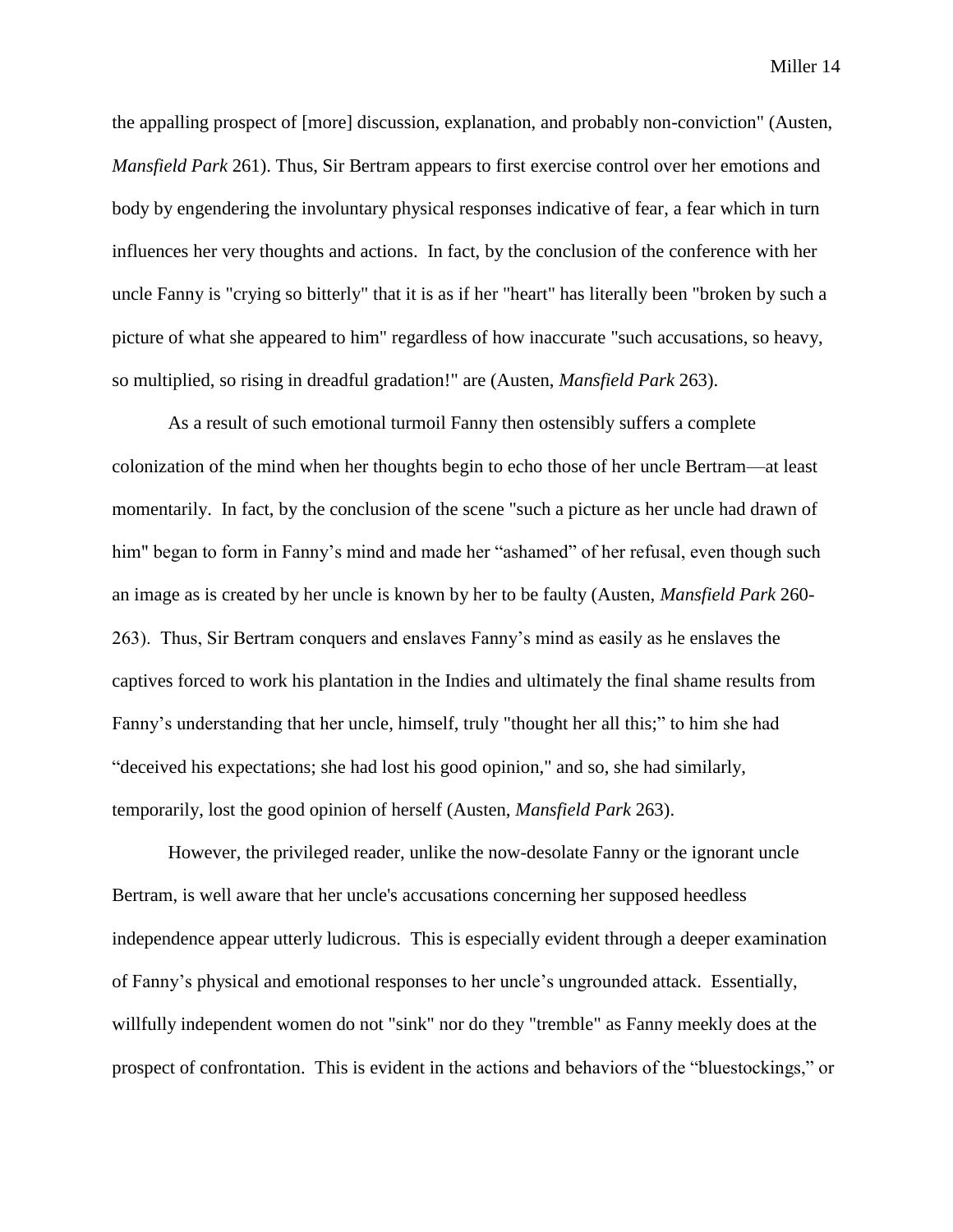the radical eighteenth century feminists who neither "sink" nor "tremble" in their assertive rejection of patriarchy. Similarly, neither do such willfully independent women perceive accusations of autonomous thought or action as "heavy" or "dreadful" crimes as does Sir Bertram and, after a colonization of the mind, as does Fanny. Again, this is evident in the writing of feminist bluestockings of the time. If anything, self-concerned women are unconcerned with causing offense to others and ultimately do not suffer over a perceived loss of the "good opinion" of those who seek to degrade or devalue them, and invariably rob them of the personhood patriarchal society seeks to withhold from them. Finally, young women with no regard or respect for their guardians or benefactors certainly do not fret over "deceiv[ing]" the "expectations" of those upon whom they depend, for, ideally, they depend wholly upon themselves and require neither a patron nor a benefactor.

Ironically, just as Fanny is seemingly robbed of personhood by the institution of patriarchy, Sir Bertram is robbed of comprehension. Sir Bertram' s uncontested omnipotence, afforded him by the institution of patriarchy, comes at a great cost in that it directly robs him of a competent understanding of female characters in the novel such as Fanny. Essentially, as a patriarchal figure in the novel Sir Bertram, like Fanny, has himself internalized the cultural construction of the *proper lady* and thus underestimates his female daughters and his female niece*.* It is obvious that both males *and* females internalize gender ideologies and socially sanctioned gender normative behaviors which influence their perceptions of the opposite sex. It is for this reason that Fanny's defiant behavior is incomprehensible to Sir Bertram who can devise no logical explanation for his niece's adamant refusal to acquiesce to his demands. Ultimately, his stereotypical understanding of the supposed submissive and incompetent nature of female thought and behavior, results in an understanding of Fanny's refusal as utterly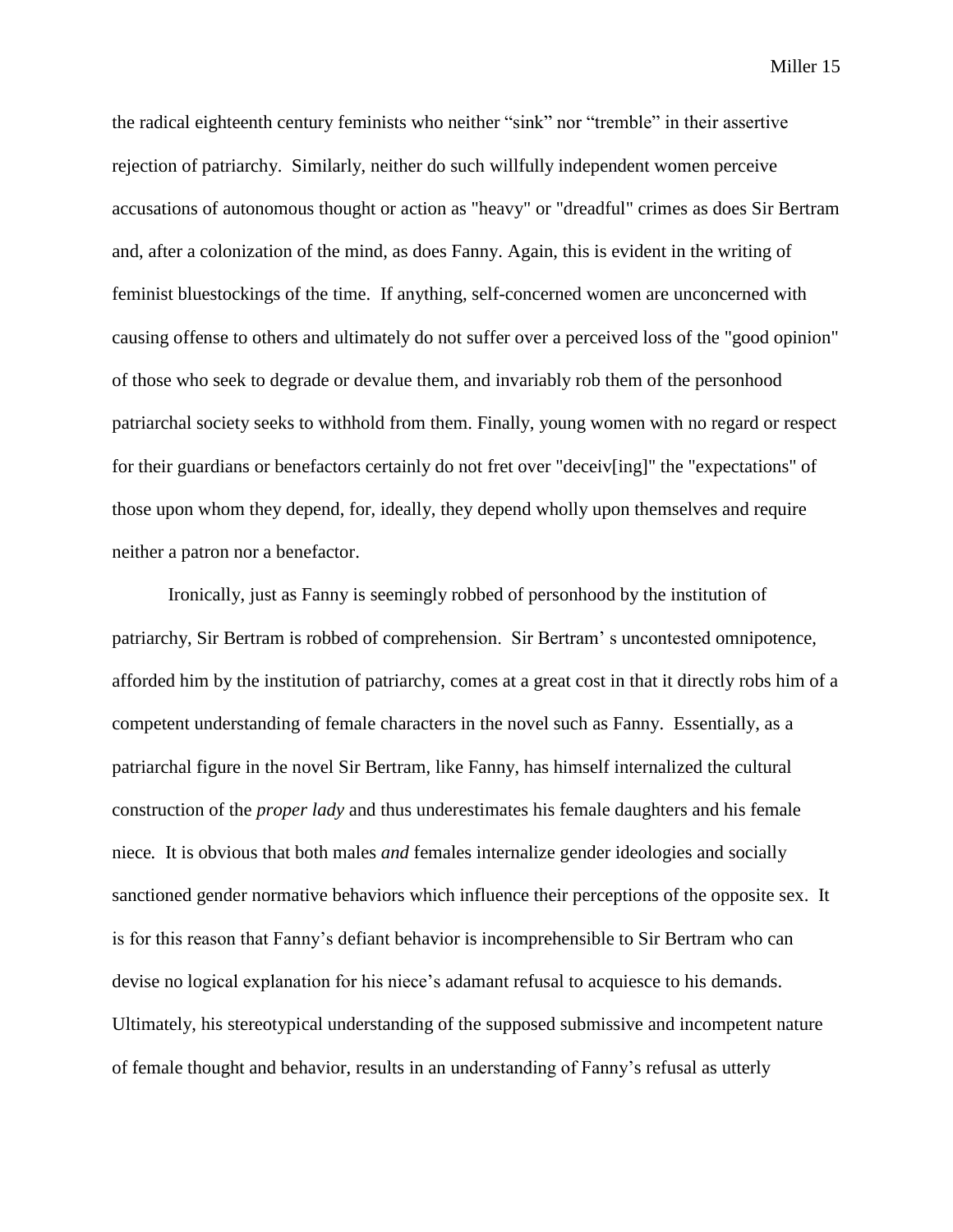"'unaccountable'" (Austen *Mansfield Park* 263). In truth, he cannot imagine Fanny to have a plausible explanation for her refusal—he neither thinks of nor asks about her reasoning, expecting her to have none. He perceives her refusal of Crawford's suit despite his obvious desire for their advantageous union as a direct and maliciously intended attack against his overall male authority. Thus, by the same stereotypical modes of thought, Sir Bertram's culturally imposed patriarchal ignorance similarly blinds him to Fanny's "faint" and "trembling" demeanor. If anything, her fearful inability to communicate with and justify to her uncle the rationale behind her actions and emotions, to him, solidifies her subservient social position.

In this way a destructive cycle is created in which Fanny's reactions sanction Sir Bertram's stereotypical ideology concerning femininity and Sir Bertram's stereotypical ideology of femininity engenders Fanny's expected behaviors. Ultimately, Fanny *continues* to display the expected male-formulated "virtues" of the socially ideal woman when she "patien[tly]" and with "docil[e]," and frightened, "good-humor" submits herself to her uncle's unprecedented attacks against her good character and reveals the disheartening "flexibility" of her personal thoughts and emotions which are so easily swayed to unnecessary feelings of shame by her controlling uncle (Poovey xi). Congruently, Sir Bertram continues to regard such "virtues" as ideally feminine.

Most interestingly, the same pen used by Austen to create such heroines as the outwardly meek, yet incredibly intelligent, Fanny Price was also used to formulate oppositional heroines such as the outwardly aggressive Elizabeth Bennet of *Pride and Prejudice.* In truth, Elizabeth displays *none* of the "virtues" of "patience, docility, good-humor, [or] flexibility" obvious in Fanny. In fact, according to professor of English Laura Dabundo in "The Feminist Critique and Five Styles of Women's Roles in *Pride and Prejudice,*" Elizabeth Bennet is instead accurately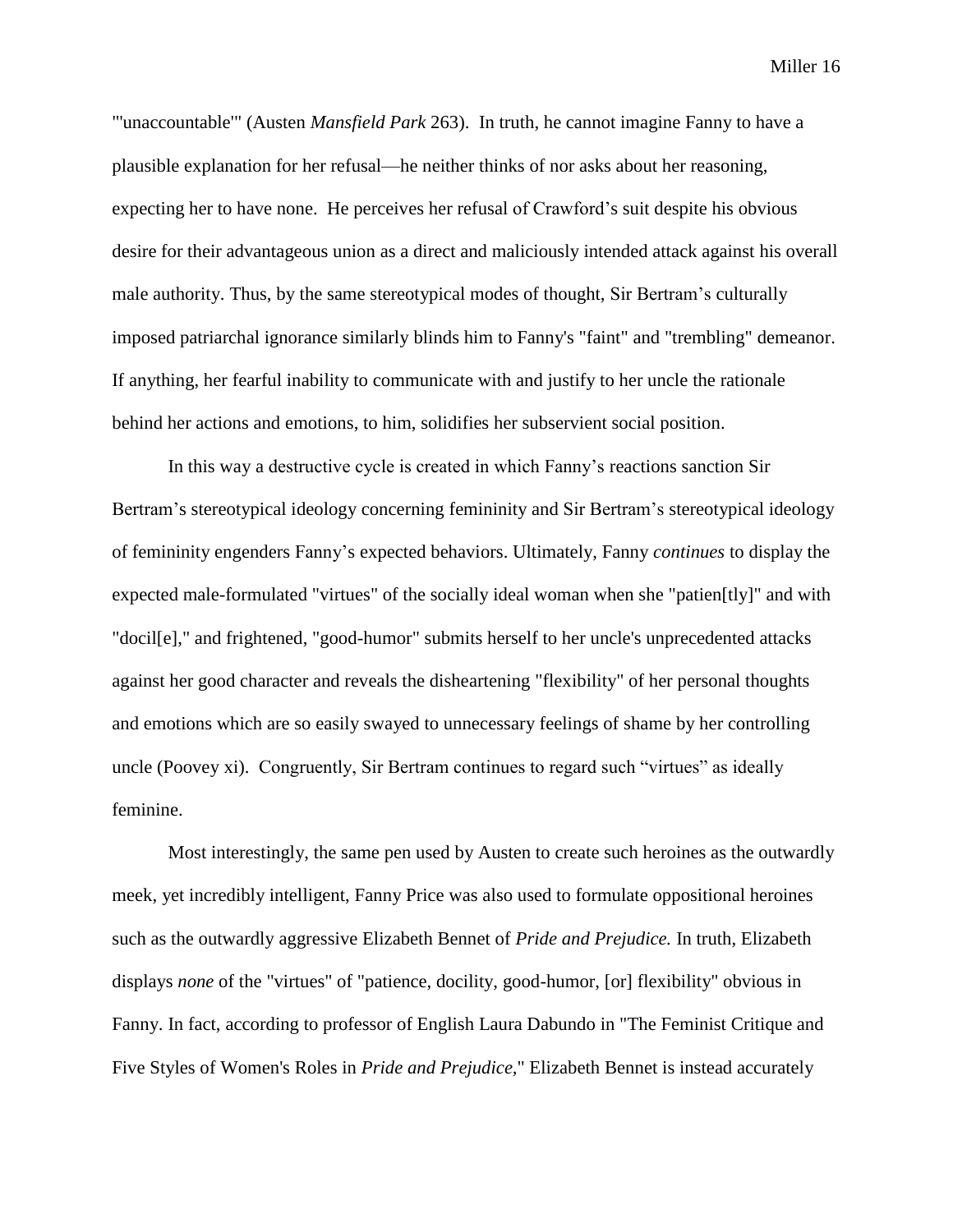described as a "progressive," "radical" character much like the "bluestockings" who exhibit all of the characteristics and behaviors condemned by and highly threatening to the stability of the feminine social ideal-of the *proper lady* (Dabundo 42). Elizabeth is at once shockingly "independent" and "strong-willed" as well as "fiercely self-reliant" and "outspoken" (Dabundo 39). As such she effectively "parts company from her unenlightened, traditional-minded sisters" in the novel *Pride and Prejudice* who are much akin to Price and thus "securely mired" in the ideology of the "eighteenth century" (Dabundo 50). This is most evident in the comparable rejection scene in which Elizabeth vehemently dismisses Mr. Darcy's first admittance of affection and proposal of marriage as a result of the initial arrogance and self superiority evident in his suit.

Accordingly, when Mr. Darcy approaches Elizabeth for the first time in order to propose he not only expresses the extent by which he "ardently…admire[s]" and "love[s]" her, he *also* reveals that despite such feelings he is ultimately aware of her obvious social "inferiority" and openly acknowledges the personal "degradation" that will result from such a union with not only herself but also her unconventional family (Austen, *Pride and Prejudice* 243-244). Obviously, such a suit not only fails to arouse flattery or affection in Elizabeth but instead understandably causes her to feel nothing but "resentment" towards Darcy as a result of his deprecating "language" regarding herself and her family. However, while Darcy's observations result in Elizabeth's evident anger they also result in grudging acceptance of the inescapable truths he observes regarding the social deficiencies of her relations (Austen, *Pride and Prejudice* 244). Nevertheless Elizabeth quickly "los[es] all compassion" for him as a result of her rapidly growing "anger," which is both openly acknowledged and openly expressed, unlike Fanny's which is alternately unacknowledged and unexpressed, negatively internalized and repressed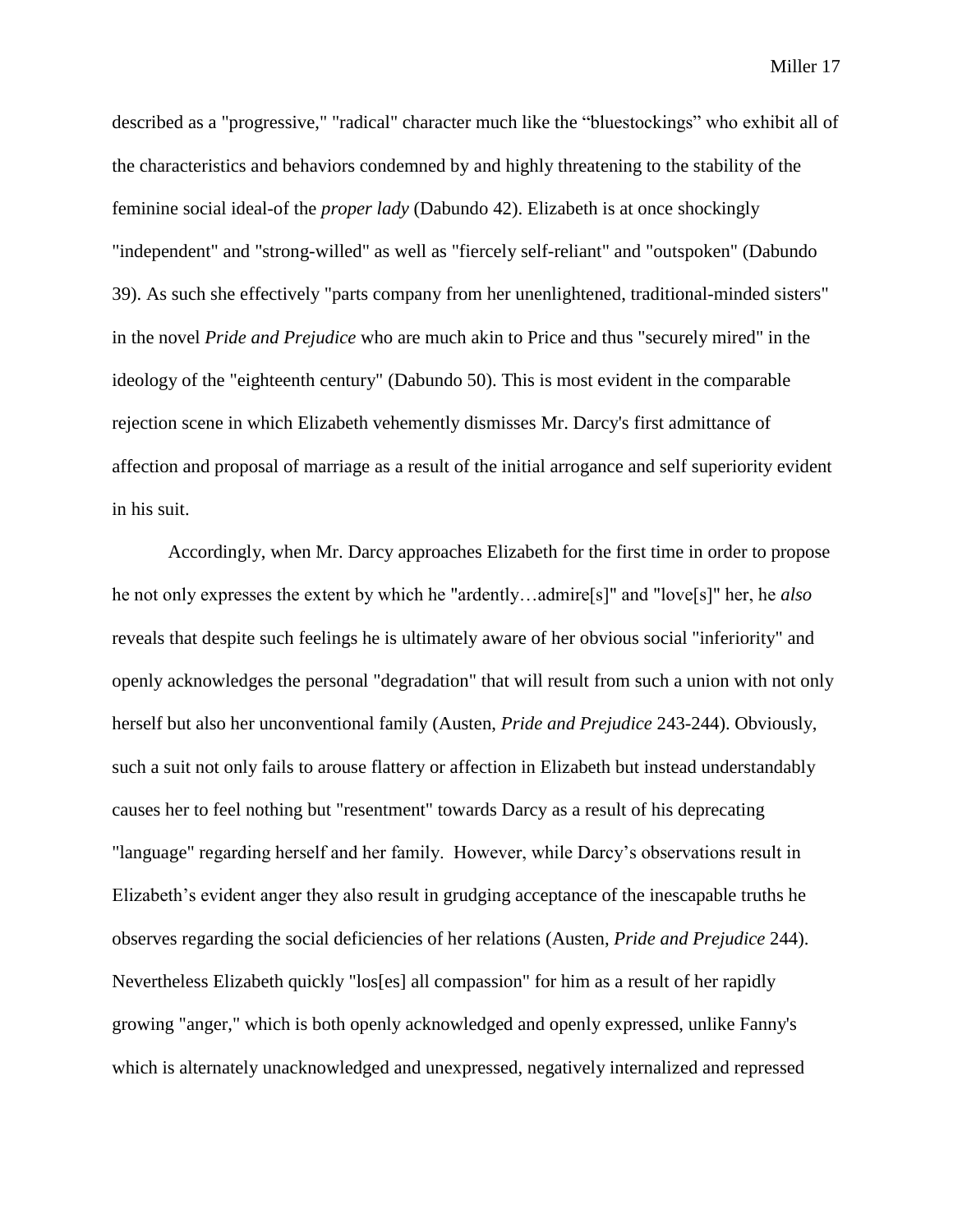## (Austen, *Pride and Prejudice* 244).

As further insult Elizabeth is annoyed that "he," Darcy, evidently "had *no* doubt of a favorable answer" despite his unapologetic demeaning of her family and ultimately herself; all the while his "countenance…expressed real security" (Austen, *Pride and Prejudice* 244 my emphasis). Evidently, like Sir Bertram, Darcy has been conditioned to believe that—as notions of femininity dictate—*all* women desire little other than a wealthy husband and comfortable living. Thus, while "it is a truth universally acknowledged, that a single man in possession of a good fortune must be in want of a wife," it is inversely *a truth universally acknowledged that a single woman must be in want of a husband in possession of a good fortune, or so Darcy would* assume. Therefore, much to his surprise—yet in accord with the assumptions of the reader, aware of Elizabeth's independent character—despite the social and financial prosperity that would be awarded to her from such a union Elizabeth easily rejects Darcy. In fact, her "intentions" throughout the entire encounter "d[o] not vary for an instant"—where Fanny's visibly sway—and by the conclusion of the scene Elizabeth bluntly, and rather harshly, refuses Darcy in obvious "energ[etic]" "anger" (Austen, *Pride and Prejudice* 247-248). She then caustically informs him that: "'*you* could not have made me the offer of your hand in any possible way that would have tempted me to accept it'" (Austen, *Pride and Prejudice* 248-my emphasis).

Obviously, as has already been established, Elizabeth's rejection stands in direct contrast to Fanny's meek refusal: it is full of evident and openly expressed anger, as opposed to contained and internalized anger. Again, Fanny, unlike Elizabeth, is described in her comparable scene in *Mansfield Park* as "start[led]" by the encounter that she is "forced" to endure with her uncle Bertram (Austen, *Mansfield Park 259-261)*. The unwanted interaction elicits obvious feelings of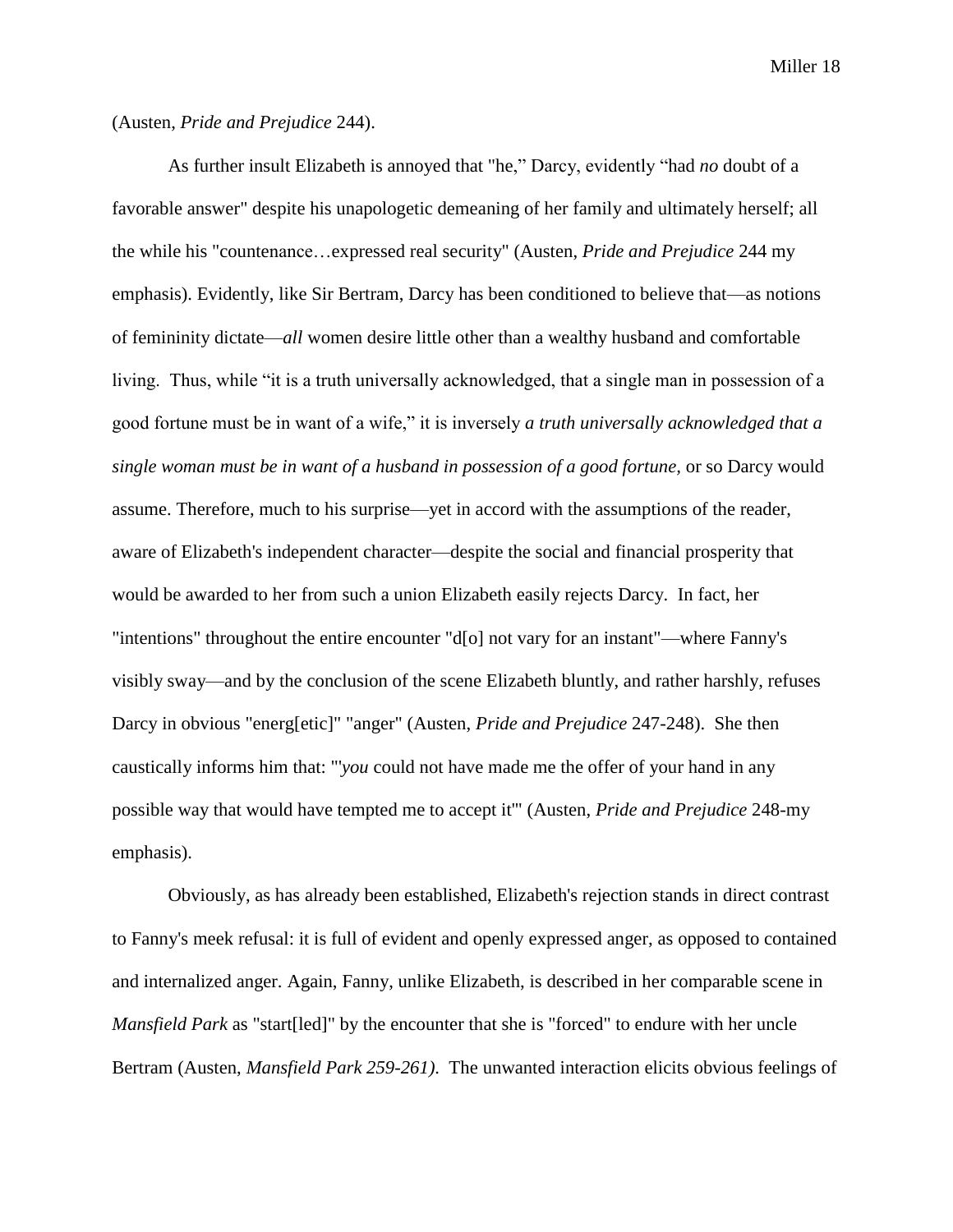disquiet on her part as evidenced by the narrative detail provided regarding her emotions during the scene: she is described as experiencing feelings of "anxiety," "shame," and "wretchedness" all of which combine in obvious physical manifestations: she is observable to her uncle and the reader alike as "trembling" from the onslaught of distressing emotion. (Austen, *Mansfield Park 259-261)*. Fanny, unlike the outspoken Elizabeth, is further described as "unable to articulate," at least properly, her thoughts, emotions, or a proper defense of her actions, and so, once her incomprehensible excuse for an explanation is attempted "in a faint voice" she is easily defeated by her overpowering uncle and "could [thereafter] say no more" and, in turn, from that point on "dared not lift up her eyes" at her uncle's displeasure (Austen, *Mansfield Park 259-261).* Again, Elizabeth Bennet, much unlike Fanny Price, neither *contains* nor *internalizes* her anger but instead fully, and forcefully, expresses it both verbally and physically.

Accordingly, where *Mansfield Park* is acknowledged as a "'virtual parable of the life of a woman in a patriarchal society,'" *Pride and Prejudice,* its antithesis, is Austen's literary realization of an independent, self willed woman who exists at least in the bounds of literature if not yet in the bounds of reality.And so, Elizabeth displays in full glory all of the "'willfulness of temper,'" "'self conceit,'" *and* "'independence of spirit'" so "'offensive'" and "'disgusting'" to both Sir Bertram of *Mansfield Park* as well as eighteenth- century patriarchal England as a whole. In fact, in this incredibly short scene alone Elizabeth is twice described as "angry" and synonymously "resent[ful]" (Austen, *Pride and Prejudice* 243-249). In conjunction her "energ[etic]" and "tumult[uous]" emotions are exhibited through obvious physical manifestations, as indicated by the rising "colour" flushing her face—observable to Darcy and the reader alike (Austen, *Pride and Prejudice* 243-249). Thus, Austen has purposefully created literary descriptions and images which combine to purposefully emphasize Elizabeth's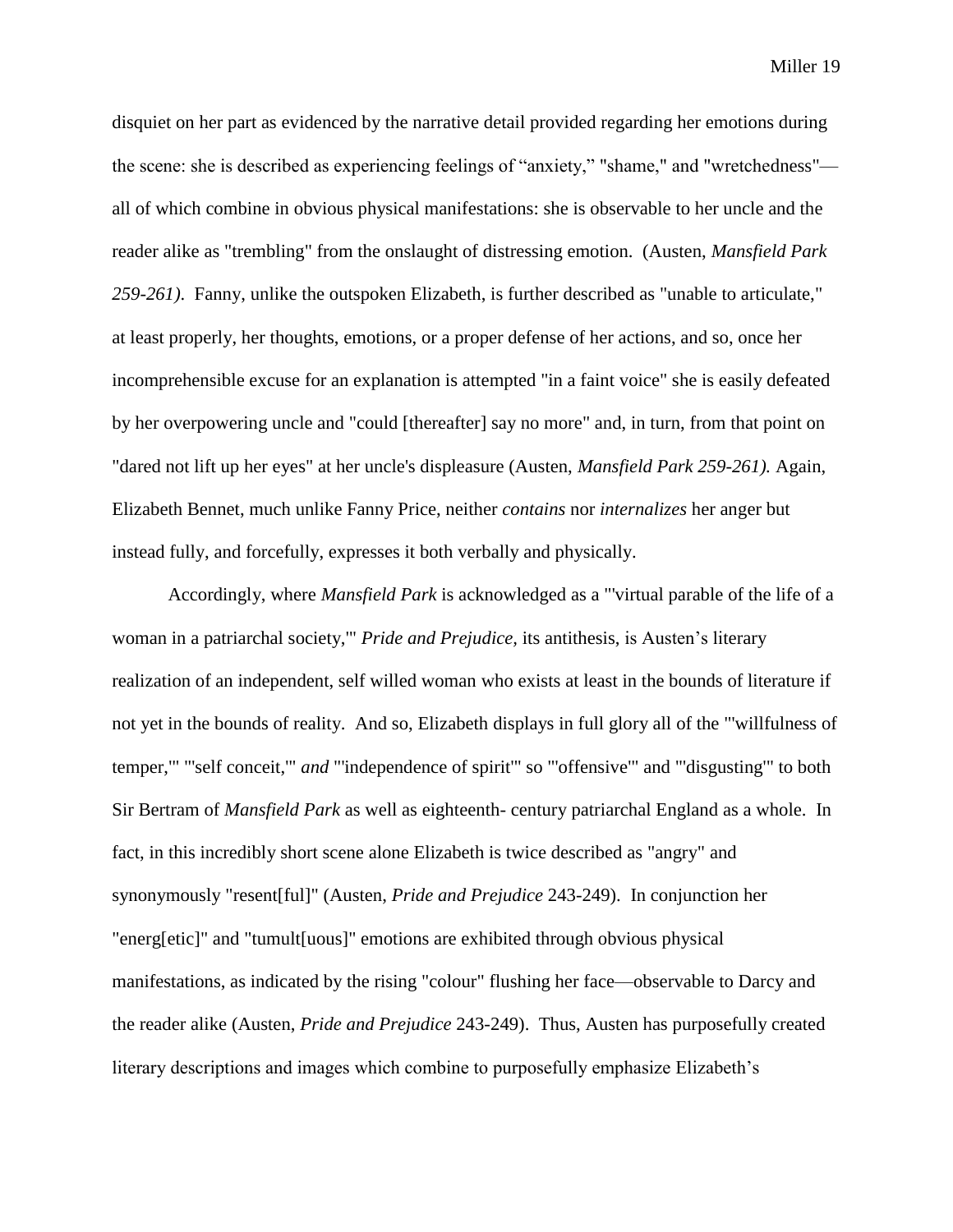increasing anger and resentment, or the indulgence in passionate emotions forbidden a true *proper lady,* which marks her as anything but.

And yet, perhaps even more disturbing to eighteenth- century readers than Elizabeth's overtly passionate denial of both Mr. Darcy *and* her rejection of the crippling ideal of the *proper lady* is the knowledge that Elizabeth effectively gains control over Mr. Darcy in this particular scene and casts him, the supposedly superior male, into an inferior role. In fact, Darcy is extremely "surprised" at the unbridled resentment apparent in Elizabeth's response to his suite and as a result his "complexion," akin to Fanny's, becomes observably "pale" as the "disturbance of his mind" becomes otherwise increasingly "visible in every feature" (Austen, *Pride and Prejudice* 245). So great is his agitation in fact that he continually "struggles for the appearance of composure" throughout the confrontation (Austen, *Pride and Prejudice* 245).

Essentially, Elizabeth casts him into a submissive role similar to Fanny Price's. In fact, the similarities in their physical and emotional descriptions during the corresponding confrontation scenes are painfully obvious. As in the scene between Fanny and Sir Bertram, Darcy, like Fanny, is never allowed to gain *any* semblance of composure, let alone an accumulation of power in any form during the attack (Austen, *Pride and Prejudice* 245). Ultimately, as a result of the command Elizabeth wields over her thoughts and words, which Darcy and Fanny lack, she effectively unnerves and embarrasses him during their verbal repartee. And so, he continually "change[s] colour," not as a result of anger, as does Elizabeth, but instead as a result of absolute "mortification" (Austen, *Pride and Prejudice* 248). It is for this reason that after Elizabeth finishes speaking, Mr. Darcy "hastily" leaves the room; in other words he runs away—much like Fanny would have had she been able. As a result of his "disturb[ed]" "mortification," evident embarrassment, and his hasty retreat the "pale" Mr. Darcy inarguably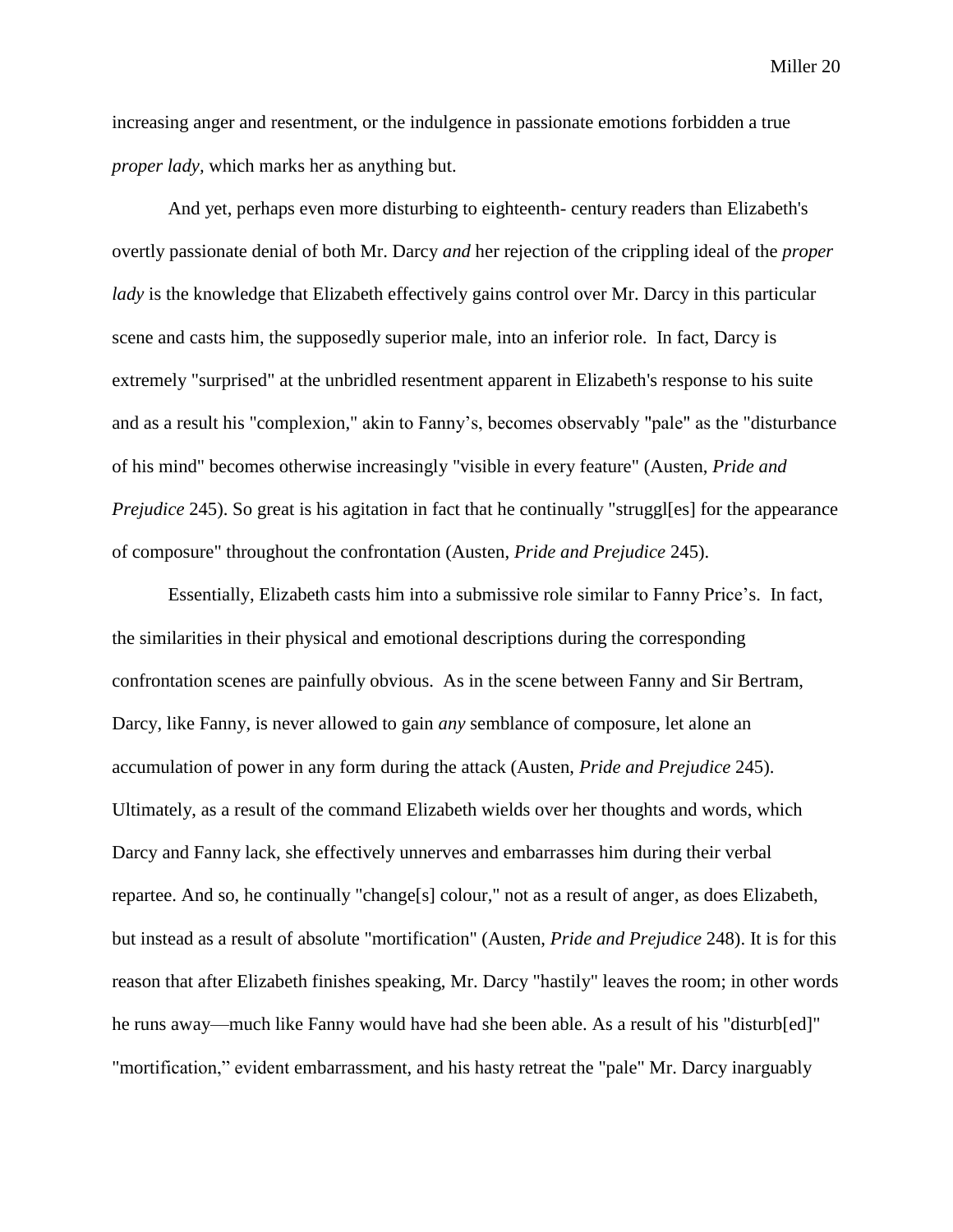assumes an inferior position in relation to the "energetic" and "tumultuous" Elizabeth (Austen, *Pride and Prejudice* 243-249). Elizabeth's quick wit and passions have undeniably allowed her to *best* Mr. Darcy in a verbal duel of animosity.

Nonetheless, while heartening when compared with the historical reality of oppression forced upon females at this time, Elizabeth's apparent attainment of female power and authority is ultimately belittled once her seemingly empowering attributes are considered in relation to the context of the novel as a whole—particularly as regards its lack of centralized male authority. Much unlike Austen's *Mansfield Park,* with its clear representation of patriarchy symbolically embodied in the person of Sir Thomas Bertram, a similarly symbolic embodiment of patriarchal authority is entirely absent in *Pride and Prejudice*. Both the expected and anticipated male authority of the novel, by eighteenth-century standards, Mr. Bennet is anything but a traditional husband and father unfailingly guided by the principles of patriarchy. In fact, Mr. Bennett's atypical nature is emphasized from the onset of the novel when he is described, upon introduction to the reader, as a unique individual composed of a rather "odd…mixture" of parts, so odd in fact that even his wife of "three and twenty years" cannot fully comprehend nor anticipate his unconventional "character" and atypical behavior (Austen, *Pride and Prejudice* 14).

However his at first merely unexpectedly embarrassing unconventionality, which often makes the sensible Elizabeth "blush" with both "shame and vexation" when displayed publically, is quickly revealed as absolute disinterest in the affairs of his wife and daughters-an indifference which later proves lethal to the family's social standing, further lessening the small amount of social prestige they had managed to accumulate (Austen *Pride and Prejudice 132).* Thus, Mr. Bennet is faulted for his self-proclaimed "wise" practice of "leaving the girls to their trifling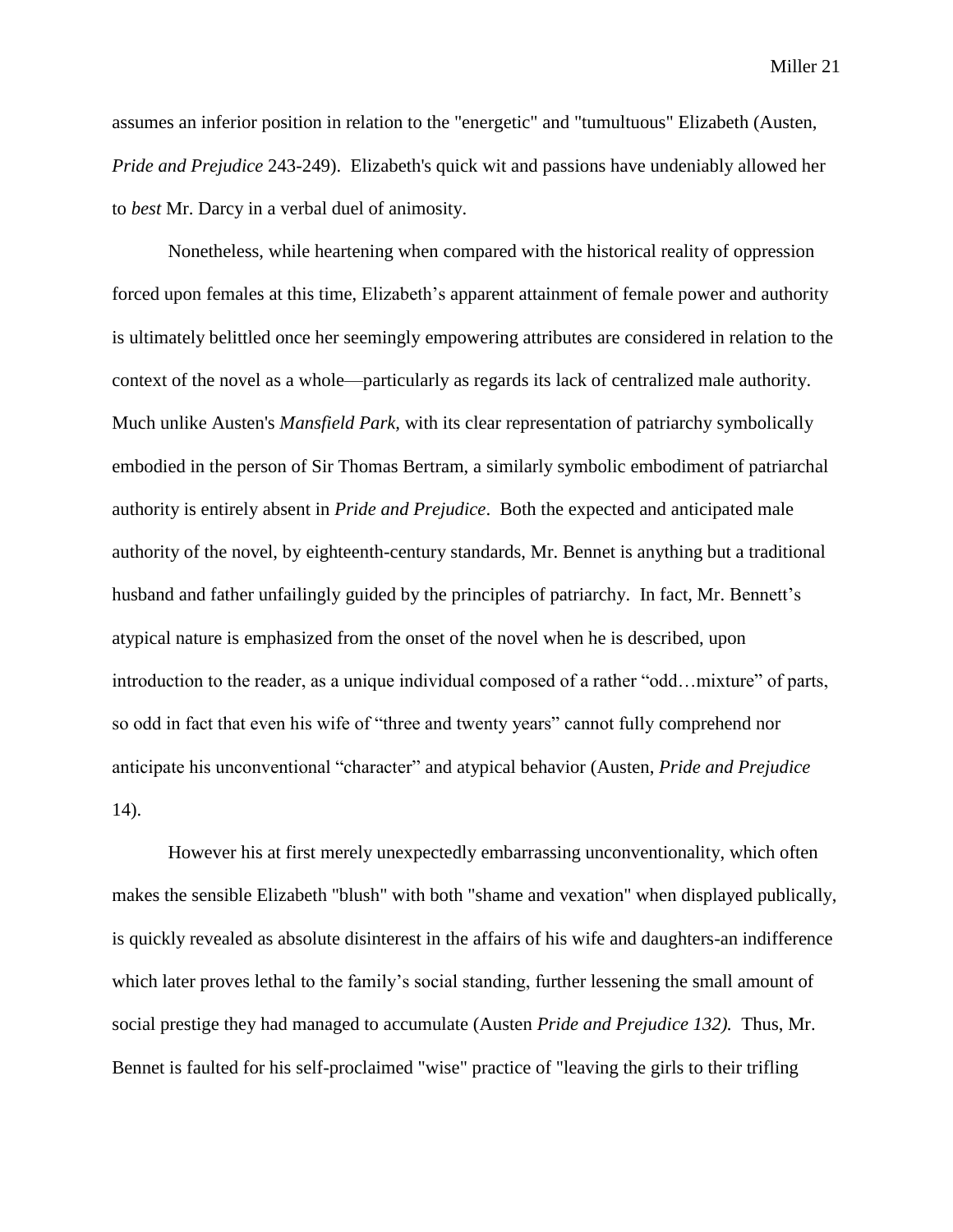amusements" so that he may, for a short time, be "rid" of them all and able to "have his library to himself," for it is solely "in his library [that] he has always been sure of his leisure and tranquility," especially since he was "often to meet with folly and conceit in every other room of the house" as inhabited by one or more of his daughters (Austen *Pride and Prejudice* 94-96). Obviously, therefore, Mr. Bennet is both aware of the "folly" and "conceit" exhibited by almost all of his daughters, with the exception of Elizabeth and Jane, as well as conscious and aware of his desire to avoid such folly and conceit in favor of the quiet "tranquility" of his library; in other words, Mr. Bennett's resolute disinterest in his daughters is even more heinous as a result of his consciousness of it (Austen *Pride and Prejudice* 94-96).

Ultimately, he has no inclination to either guide or control them in any way; a phenomenon of neglect that eventually creates many problems for the entire family throughout the novel. Given this new understanding of her father, Elizabeth's forcefully independent nature may now come as no surprise to the reader in that, unlike Fanny Price, she has never suffered the scathing reprimands or intimidating rebukes of a domineering patriarchal father-or in the case of Fanny, a father figure. Thus, Elizabeth is afforded the luxury of independent thought and action as the result of a lax father-a luxury not otherwise afforded to the meek and docile Fanny, who is, arguably, forced to be so. Such a revelation ultimately lessens some of the power and authority Elizabeth has stolen from Darcy in the rejection scene, and from all of her male contemporaries, in that such power and authority has ultimately been afforded to her by no more than lucky circumstance, or, the chance of a disinterested and atypical father.

Similarly, since Darcy's evident infatuation with Elizabeth influences his perception of her and inevitably alters his treatment of her, it is easily argued that, if anything, the only figure of authority with whom Elizabeth can truly be said to battle against within the novel is Darcy's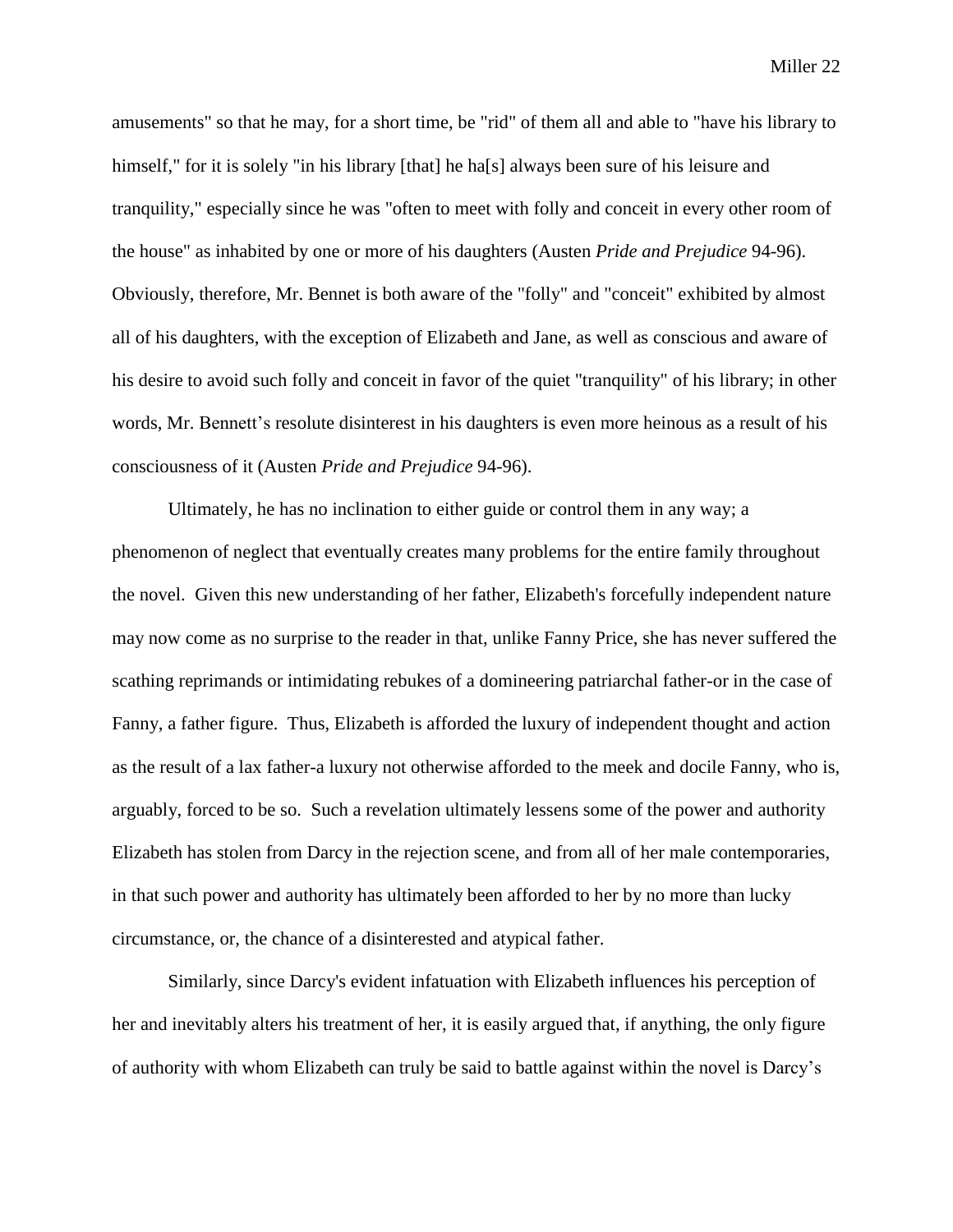aunt, Lady Catherine De Bourgh, intimidating as a result of her "high rank" as a "great lady" who "'likes to have the distinction of rank preserved'" and thus in command of money and social influence (Austen *Pride and Prejudice* 90-94 and 207). Aside from her rank, however, Lady Catherine does not appear to possess any other authoritative attributes, at least in the eyes of Elizabeth who notes at their first acquaintance that "she had not heard anything of Lady Catherine that spoke her awful from any extraordinary talents or miraculous virtue, and the mere stateliness of money and rank, she thought she could witness" at their initial encounter "without trepidation" (Austen *Pride and Prejudice* 207). And so, the "increasing" "alarm" and lack of "calm" Lady Catherine invokes in her social inferiors, which might be mistaken for power and authority of the masculine type is, in the realistic words of Elizabeth no more than the false "stateliness" of "money and rank" (Austen *Pride and Prejudice* 207). Elizabeth again lacks confrontation, of any sort, with the embodiment of patriarchal authority; even Lady Catherine De Bourgh, her only true opponent in the novel, does not truly possesses any power and authority, as Elizabeth reveals; she merely possesses the semblance of it. Yet again, the supposed power and authority Elizabeth appears to wield, when she defies the often intimidating Lady Catherine and marries her nephew Darcy despite her explicit wishes, is once again demeaned in that, according to her own summation of Lady Catherine, she does not defy a great figure of authority, merely a woman with the trappings of "money" and a false perception of "prestige" (Austen *Pride and Prejudice* 207).

Given the insights offered by an in-depth examination of the patriarchal roles of authority in *Pride and Prejudice,* a further examination of the patriarchal roles of authority in *Mansfield Park* is similarly necessary for an informed reading of Fanny Price's character and temperament. As is the case with Elizabeth, a deeper examination of Fanny in regards to the larger patriarchal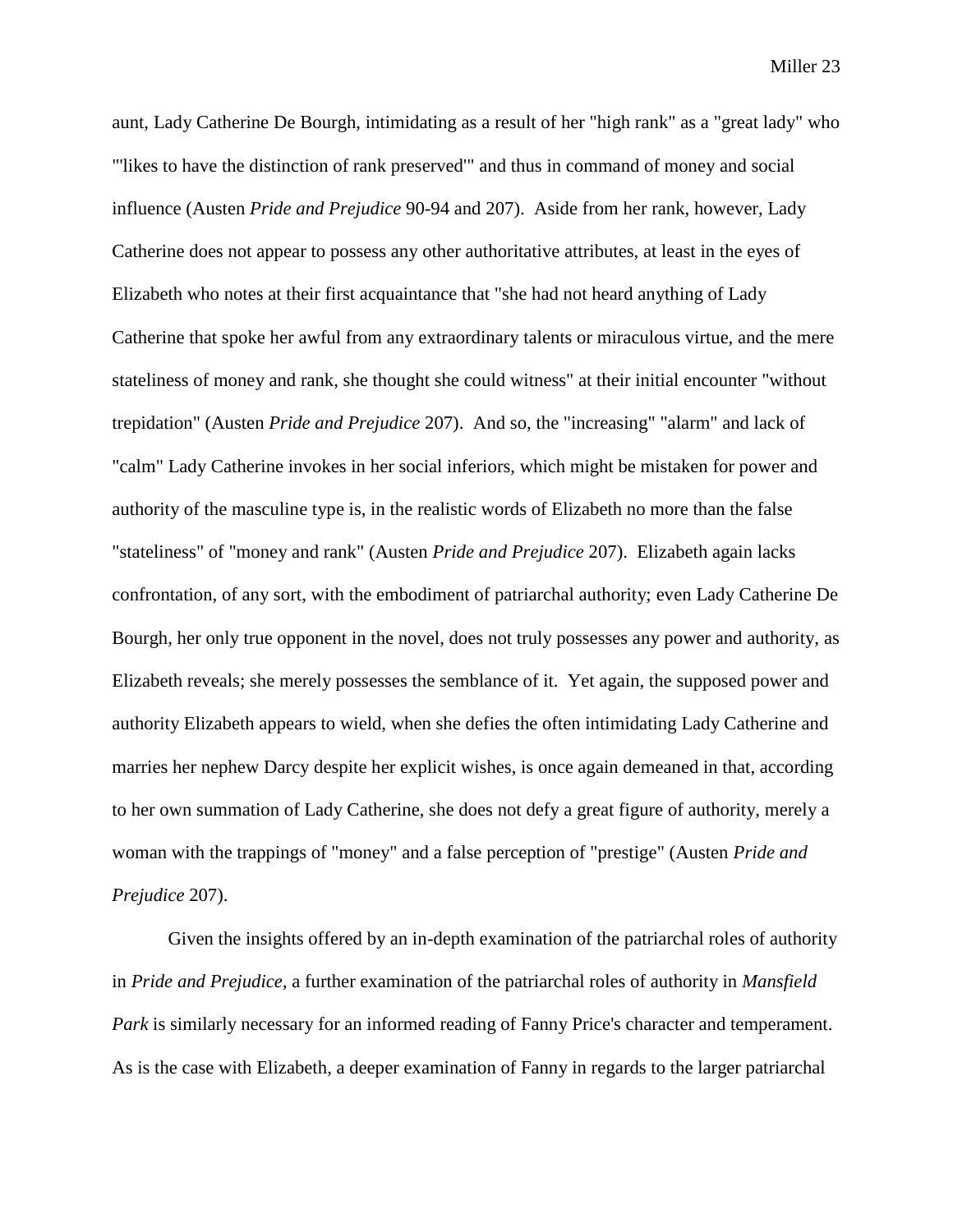context of the novel leads to realizations initially unapparent to the reader. In *Mansfield Park* Sir Thomas Bertram exists as the highly obvious role of patriarchal authority in the novel. Unlike Mr. Bennet, Sir Bertram's interest in and authority over his children is neither unconventional nor indifferent. In fact, his fatherly investment in Fanny's welfare is obvious from the onset of the novel in which he "debated and hesitated" with his wife and sister-in-law undertaking the great responsibility that would accompany Fanny's adoption (Austen *Mansfield Park* 23). As he reveals "'it [is] a serious charge [and] ought not be lightly engaged in" in that "a girl so brought up must be adequately cared for," and he and his family "'must secure the child, or consider ourselves engaged to secure to her hereafter, as circumstances may arise, the provision of a gentlewoman'" (Austen *Mansfield Park* 23-24). Thus, Sir Bertram is not only conscious of, but also prepared to undertake, the responsibility of caring for Fanny should she be adopted, recognizing such an affair to require extensive consideration as his family and himself will be required to bestow upon their adopted child the "provision of a gentlewoman" should they decide to adopt her.

However, despite his inclusive conversation with his wife and sister-in-law concerning the shared responsibility of raising an adopted child, Sir Bertram reveals himself to the reader as "fully resolved to be the real and consistent patron of the selected child" (Austen *Mansfield Park*  25). And so, his minor hesitancy, which arises from the "'delicacy of [his] notions, which, indeed, are quite of a piece with [his] general conduct,'" as Mrs. Norris reveals, is easily surmounted and the decision to adopt Fanny is finalized (Austen *Mansfield Park* 24 Austen *Mansfield Park* 23). Thus, Sir Thomas, in that he is well aware and accepting of the responsibilities and requirements of adopting Fanny, is neither an unconventional nor absentee father, as is Mr. Bennet. If anything, his attention to the welfare of his children is so extreme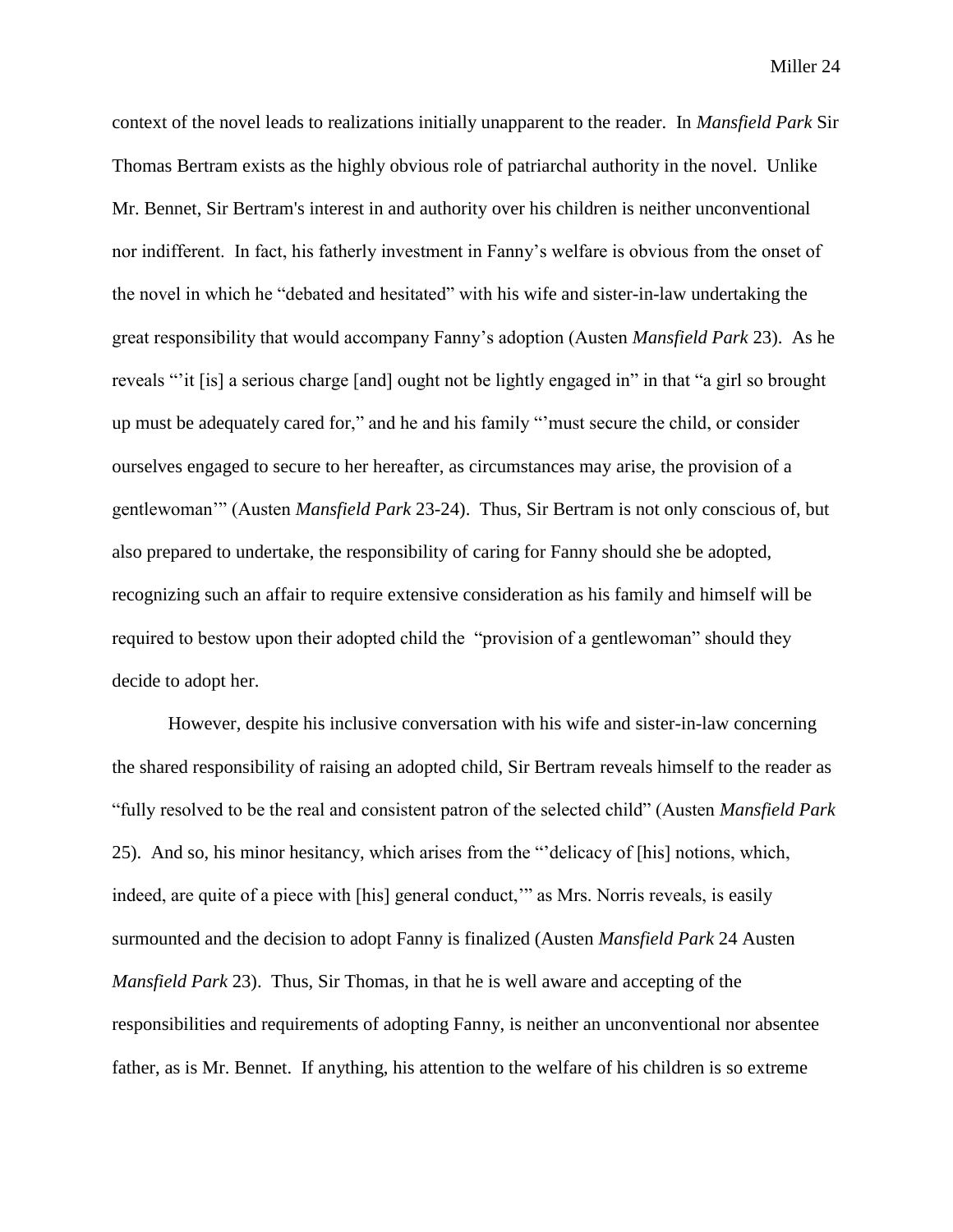that he is aptly described by his children as overbearing. As a result, when he is forced to leave the family in order to travel to Antigua so that he may secure his business there from failing, the reader discovers the Miss Bertram's "were much to be pitied" at his departure, "not for their sorrow, but [instead] for their want of it" (Austen *Mansfield Park* 44). In fact, so strict was his authority in governing the moral and social behavior of his children that, as a result of his stringency, upon his departure it is revealed to the reader that, according to the Miss Bertrams:

> Their father was no object of love to them; he had never seemed the friend of their pleasures, and his absence was…most welcome. They were relieved by it from all restraint; and without aiming at one gratification that would probably have been forbidden by Sir Thomas, they felt themselves immediately at their own disposal, and to have every indulgence within their reach (Austen *Mansfield Park*  44).

Thus, Sir Bertram is revealed to exhibit sole control over the lives and behaviors of the young inhabitants of Mansfield Park especially since "'mothers,'" according to Miss Crawford, even in all of their love and care "'certainly have not yet got quite the right way of managing their daughters'" (Austen *Mansfield Park* 57). And so, Sir Bertram serves as the strict patriarchal figure that, unlike the mother, is capable of "managing [his] daughters"—thus resulting in the lack of "love" exhibited towards him by his daughters since, he is never the "friend of their pleasures" but instead the guardian of their virtue (Austen *Mansfield Park* 44). However, as the sole upholder of propriety, upon his departure the Miss Bertram's feel "relieved from all restraint," a freedom they use to indulge in their ultimate "gratifications" (Austen *Mansfield Park*  44).

Upon his unannounced return the youth of the house felt "absolute horror" at the prospect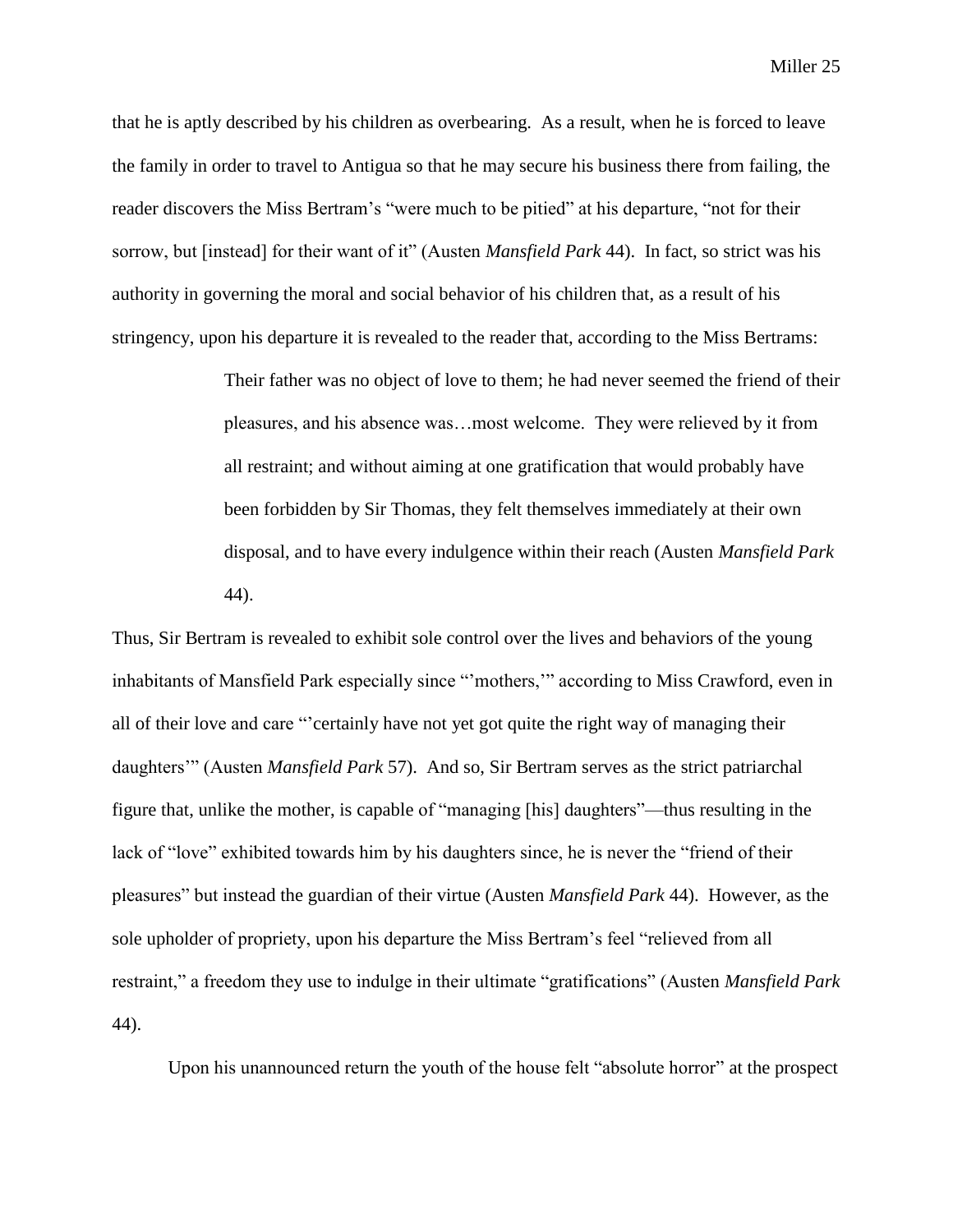of being caught in their indulgences and upon his entrance "every…heart was sinking under some degree of self-condemnation or undefined alarm, every…heart was suggesting, 'what will become of us? What is to be done now?'" (Austen *Mansfield Park 1*52). "It was…terrible" to consider with "many fears…Sir Thomas's disapprobation when the present state of his house should be known" (Austen *Mansfield Park* 152). Sir Bertram is thus revealed as not merely the scrupulous *upholder* of etiquette and morality but also its fearsome *enforcer*, and as so, quite "awful in his dignity" (Austen *Mansfield Park* 154).

Accordingly, the "exceeding distress" Fanny experiences when she is forced to refuse acceptance of Crawford's marriage proposal despite her uncle's desire for such a match is, *now*, neither incomprehensible nor completely indicative of Fanny's character. For instance, *all* of the Bertram children—both male and female alike—equally find themselves "sinking under some degree of self-condemnation or undefined alarm" at the thought of his wrath. In fact, they all react with "absolute horror" (Austen *Mansfield Park* 152). Thus, Fanny's reaction is normal and to be expected in the face of such ferocity. In fact, if anything, Fanny may have more courage than any of the other inhabitants of Mansfield Park—none of whom feel confident or strong enough to refuse Sir Bertram's any request. And so, while Fanny may "tremble" at the disapprobation of Sir Thomas, she does not yield—a feat unaccomplished by others in the novel. In this sense, the reader has misjudged Fanny; as Austen likely knew the reader would. It is as a result of this very assumption that she intentionally cautions us multiple times throughout the novel that Fanny's "feelings were very acute, and too little understood to be properly attended to" (Austen *Mansfield Park* 29). In truth, Austen makes such claims multiple times throughout the novel, yet, nevertheless the reader becomes guilty of the same undeserving assumptions indulged in by the inhabitants of the novel in regards to Fanny and so: "her motives [are] often…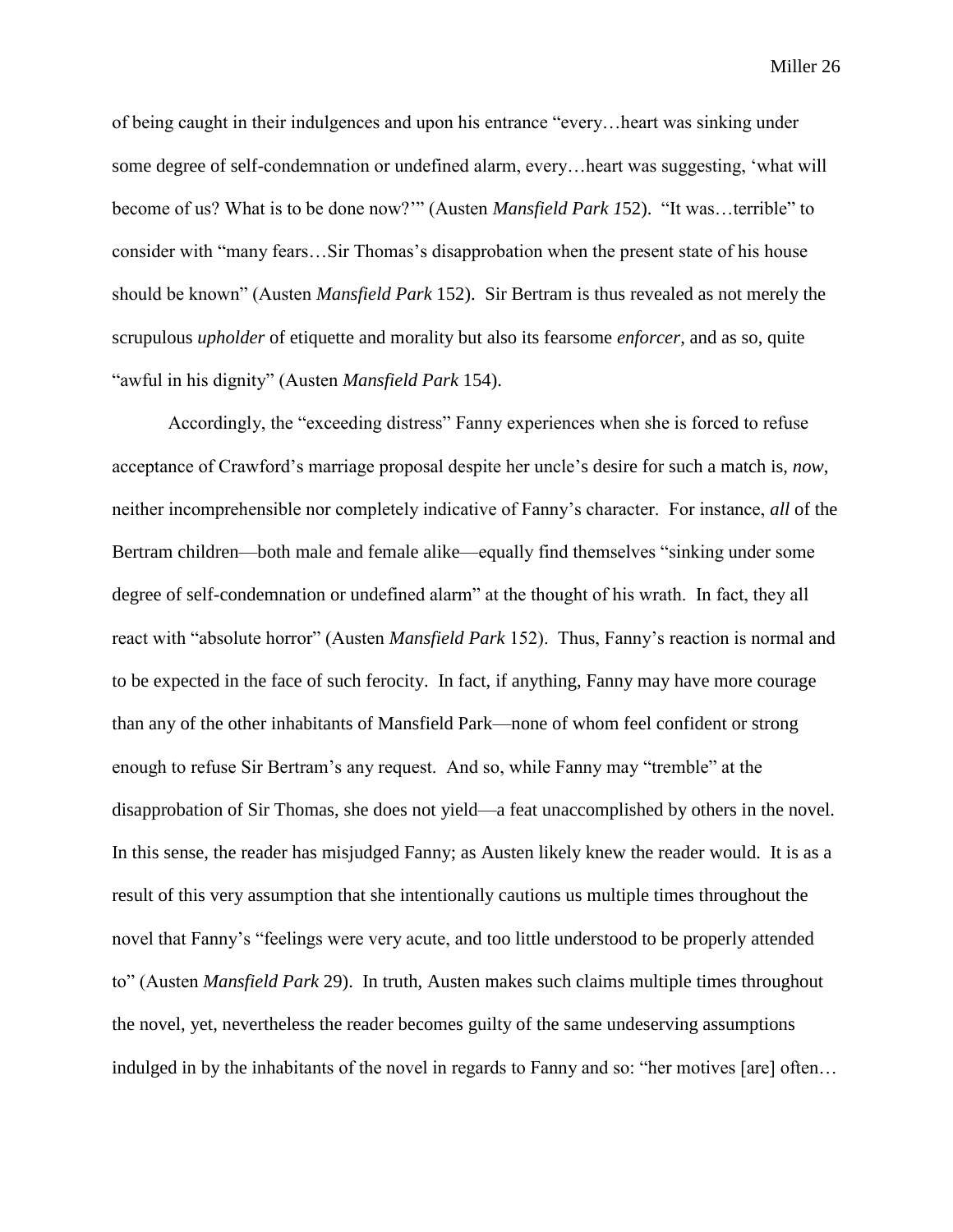misunderstood, her feelings disregarded, and her comprehension undervalued" (Austen *Mansfield Park* 136). Fanny herself recognizes the insignificant role others attribute to her in her recognition that "'I am unlike other people I dare say'" (Austen *Mansfield Park* 169).

And so, it appears that in our underestimation of Fanny the reader has also potentially underestimated Austen herself. Thus, it *appears* that in her novels, Austen has ultimately, purposefully or not, created a world in which both "conservative and radical meet," or, a fictive place where the authoress herself is allowed to simultaneously explore the "conservative" *and* "radical" aspects of her own thoughts and ideas regarding eighteenth-century gender norms, as is evident in the contrasting ideas of femininity depicted through Fanny Price in *Mansfield Park*  and Elizabeth Bennet in *Pride and Prejudice* (Dabundo 40). However, such ideological tensions as apparent in Austen's work are both natural and expected since she is ultimately "no better or worse than her times" (Dabundo 44). Or, in other words, like her heroines Fanny Price *and*  Elizabeth Bennet, Jane Austen is ultimately a "product of her times, even as she looks beyond them" (Dabundo 47). It is for this reason that her corpus of literature subsequently displays conflicting views regarding the concept of eighteenth- century femininity and the ideology of the *proper lady.* And yet, the reader must be careful *not* to make assumptions about Austen in that, as she has already proven through *Mansfield Park,* she is highly capable of manipulating her reader's thoughts and reactions through her written work.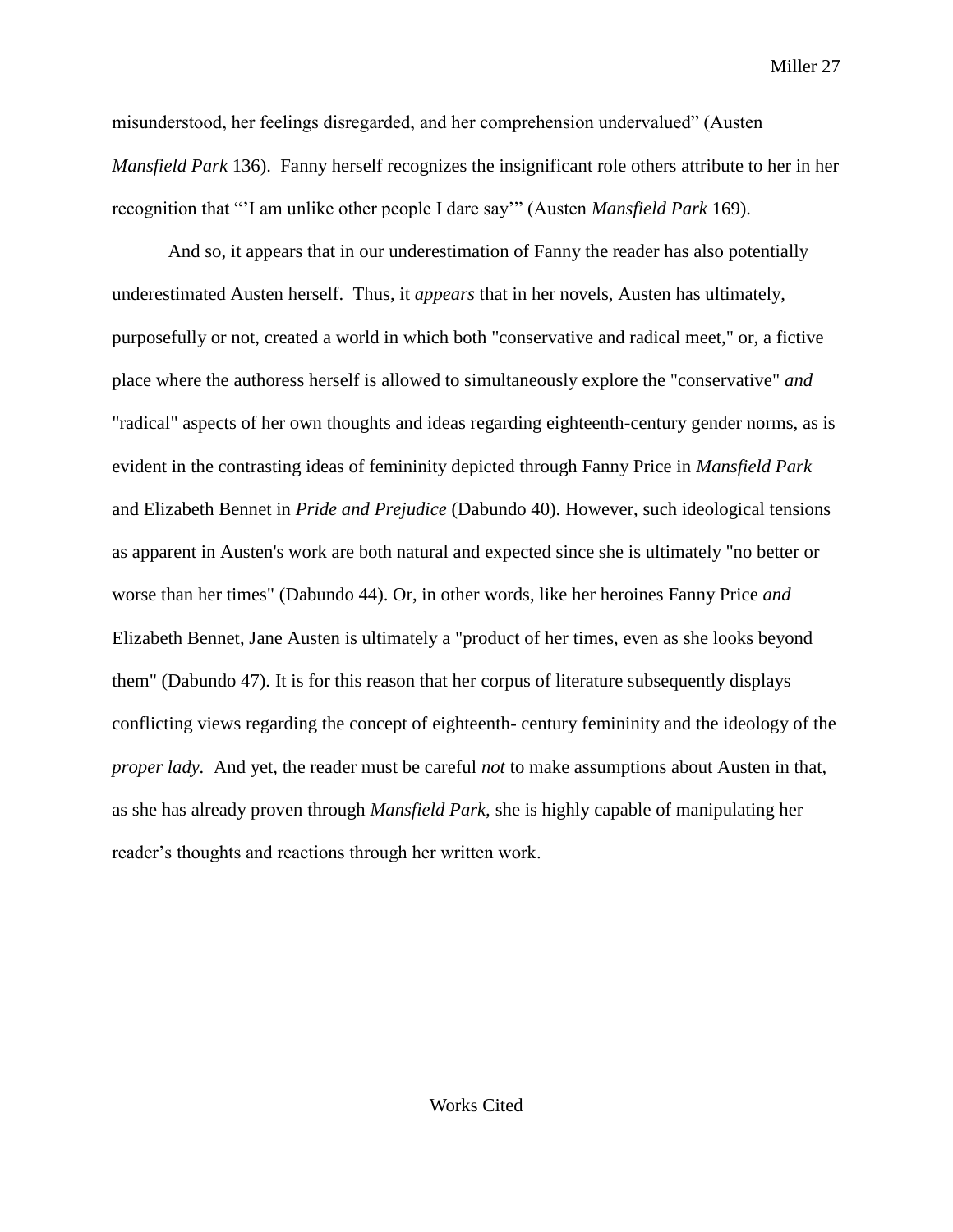Austen, Jane. *Mansfield Park.* Great Britain: Collins Clear-Type Press, 1953. Print

Austen, Jane. *Pride and Prejudice.* New York: CRW Publishing Limited, 2003. Print

- Dabundo, Laura, Jane Austen, and Laurence W. Mazzeno. "The Feminist Critique and Five Styles of Women's Roles in Pride and Prejudice." *Critical Insights: Pride & Prejudice* (2011): 39-53. Literary Reference Center. Web. 9 Apr. 2013.
- Diana, Fox. "The Culture Star." Anthropology of Women. Bridgewater State University, Bridgewater, MA. Fall Semester 2013. Lecture.
- Eddleman, Stephanie M. "Mad as the devil but smiling sweetly: repressed female anger in Mansfield Park." *Persuasions: The Jane Austen Journal* 28 (2006): 41+. *Academic OneFile*. Web. 11 May 2013
- Fordyce, James. *Sermons to Young Women.* New York: I. Riley, 1809 and Philadelphia: M. Carey, 1809. Web. 9 Apr. 2013
- Klass, Morton. *Mind Over Mind: Then Anthropology and Psychology of Spirit Possession.* Maryland: Rowman and Littlefield Publishers, Inc. 2003. Print.
- Kramp, Michael, Jane Austen, and Laurence W. Mazzeno. "The Domesticated Conflict and Impending Social Change of Pride and Prejudice." *Critical Insights: Pride & Prejudice* (2011): 54-69. *Literary Reference Center*. Web. 12 May 2013
- Newman, David. *Sociology: Exploring the Architecture of Everyday Life.* Thousand Oaks, California: Pine Forge Press, 2011. Print.
- Poovey, Mary. *The Proper Lady and the Woman Writer.* Chicago: University of Chicago Press 1984. Print.
- Robinson, Mary. "A Letter to the Women of England on the Injustice of Mental Subordination." Senior Seminar: Eighteenth-Century Literature and the Marriage Market. Bridgewater